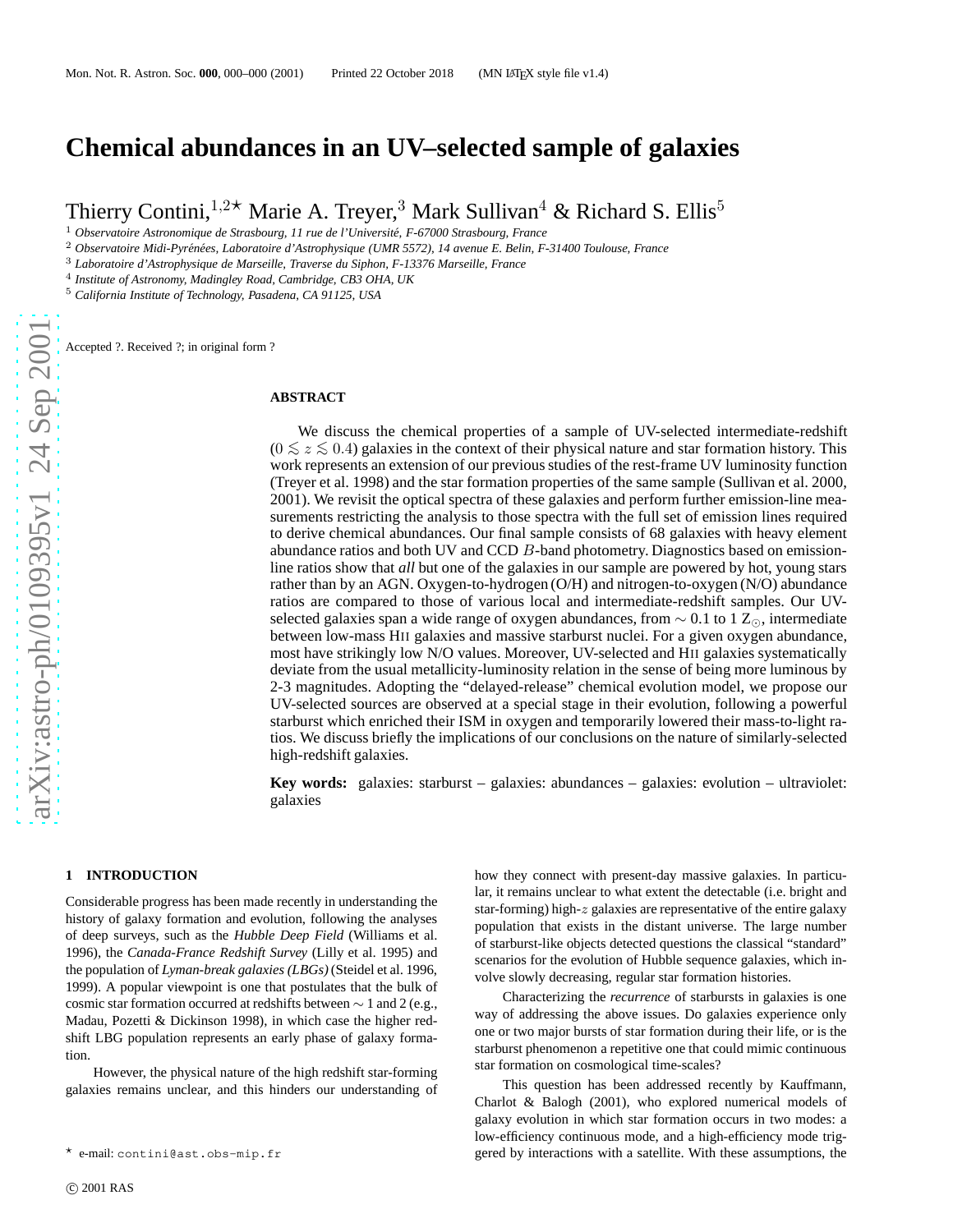<span id="page-1-0"></span>star formation history of low-mass galaxies is characterized by intermittent bursts of star formation separated by quiescent periods lasting several Gyrs, whereas massive galaxies are perturbed on time-scales of several hundred Myrs and thus have fluctuating but relatively continuous star formation histories. In these models, merger rates are specified using the predictions of hierarchical galaxy formation models (e.g. Kauffmann & Charlot 1998; Cole et al. 2000; Somerville, Primack & Faber 2001).

Examining the chemical evolution and physical nature of starforming galaxies over a range of redshifts will shed light on this issue. Emission lines from HII regions have long been the primary means of chemical diagnosis in local galaxies, but this method has only recently been applied to galaxies at cosmological distances following the advent of infrared spectrographs on 8 to 10-m class telescopes (e.g. Steidel et al. 1996; Kobulnicky & Zaritsky 1999; Kobulnicky & Koo 2000; Carollo & Lilly 2001; Hammer et al. 2001; Pettini et al. 1998, 2001) .

The aim of this paper is to derive the chemical properties of a local to intermediate-redshift (0  $\leq z \leq 0.4$ ) UV-selected sample of galaxies as a further probe of their physical nature and star formation history. A key finding from earlier papers in this series is the possibility that the star formation in a large fraction of these objects is intermittent, contributing significantly to the local UV luminosity density (Sullivan et al. 2000, 2001). The manner in which this links to the chemical history may, when used similarly with high redshift sources, give insight into the nature and evolution of star-forming galaxies over a range of redshift.

Work on the nature of distant and young galaxies, like the LBGs, greatly benefits from studies of their analogues in the nearby universe. Early works revealed evidence that LBGs resemble local UV-bright starburst galaxies in many respects (e.g. Heckman et al. 1998; Meurer, Heckman & Calzetti 1999; Papovich, Dickinson & Ferguson 2001). Although physically larger and more luminous, they share similar star formation rates (SFR) per unit area (Meurer et al. 1997), similar rest-frame UV-to-optical spectral energy distributions (Conti, Leitherer & Vacca 1996; Lowenthal et al. 1997; Pettini et al. 1998, 2001; Papovich, Dickinson & Ferguson 2001), as well as similar interstellar medium dynamical states (Franx et al. 1997; Kunth et al. 1998; Pettini et al. 1998, 2001).

A plan of the paper follows. In Section 2 we give a brief summary of the overall properties of our original UV-selected sample of galaxies. In Section 3 we present new measurements of emission lines and define a subsample of 68 UV-selected galaxies for which heavy element abundance measurements are possible. The locus of the UV-selected galaxies in standard diagnostic diagrams is investigated (Sect. [3.2\)](#page-2-0) to determine their main source of ionization. We search for the spectral signatures of Wolf-Rayet stars (Sect. [3.3\)](#page-4-0). Empirical methods, based on strong emission-line ratios, are presented in Section [4](#page-5-0) to derive the O/H and N/O abundance ratios of the sample galaxies. In Section [5](#page-8-0) we study how our sample compares with two fundamental scaling relations: N/O versus O/H, and the metallicity-luminosity relation. We summarize our principal conclusions in Section [6](#page-12-0). Throughout this paper, all calculations assume an  $\Omega = 1$  and  $H_0 = 100$  km s<sup>-1</sup> Mpc<sup>-1</sup> cosmology.

#### **2 THE PARENT UV-SELECTED GALAXY SAMPLE**

A detailed description of the parent sample from which the analyses in this paper are based can be found in Sullivan et al. (2000, hereafter S2000). Briefly, the fields were first imaged in the UV using

the balloon-borne FOCA telescope, a 40cm Cassegrain mounted on a stratospheric gondola, stabilised to within a radius of 2′′ rms (see Milliard et al. 1992 for a full description of the experiment). The spectral response of the UV filter approximates a Gaussian centred at  $2015$  Å, FWHM 188 Å. The camera was operated in two modes – FOCA 1000 (f/2.56, 2.3<sup>°</sup>) and FOCA 1500 (f/3.85, 1.55<sup>°</sup>) – with a large field-of-view well suited to survey work. The limiting depth of the exposures we used is  $m_{\text{UV}} = 18.5$ , which, for a late-type galaxy, corresponds to  $m<sub>B</sub> = 20 - 21.5$ .

The first field, Selected Area 57 (SA57), is centered on  $RA =$  $13^{\rm h}03^{\rm m}53^{\rm s}$ , Dec. =  $+29^{\circ}20'30''$  (1950) and contains the outer regions of the Coma cluster. The second field is centered on RA =  $11^{\rm h}42^{\rm m}46^{\rm s}$ , Dec. =  $+20^{\circ}10'03''$ , and contains the Abell 1367 cluster. Both fields were imaged in both FOCA modes, thus ensuring the most reliable UV photometry. As the astrometric accuracy of FOCA ( $\simeq$  3" rms for FOCA 1500) is insufficient for generating a spectroscopic target list, the FOCA catalogues were matched with APM scans of the POSS optical plates. When more than one possible optical counterpart was found on the POSS plates within the search radius, the nearest optical counterpart to the UV detection was selected. Around 10% of the UV detections have no obvious counterpart at all on the APM plates, indicating that either some of these detections are spurious, or that the counterpart lies at a fainter B magnitude than the limiting magnitude of the POSS plates ( $m<sub>B</sub>$  $\simeq$  21).

In order to improve the photometric coverage of our survey fields, an extensive, high quality multi-colour survey is currently underway. In this present work, we use new B-band CCD photometry obtained with the CFH12K camera on the Canada-France-Hawaii Telescope (CFHT) in place of the APM magnitudes used in previous studies (Treyer et al. 1998; S2000). Further details of this photometry and is relationship to that used earlier will be given in a forthcoming paper (Sullivan et al., in preparation) .

Spectroscopic follow-up of the UV selected sources was conducted on the two FOCA fields using two multi-fiber spectrographs – Hydra on the 3.5-m WIYN telescope ( $\lambda \lambda$  3500–6600 Å), and WYFFOS on the 4.2-m William Herschel Telescope (WHT)  $(\lambda \lambda)$  $3500-9000$  Å) (Treyer et al. 1998, S2000). The latter configuration allows the observation of  $H\alpha$  emission lines to a redshift of  $z \sim 0.4$ . Only the flux calibrated data from WYFFOS are used in the present paper. Details of all observing runs and the breakdown of spectroscopic objects can be found in S2000, tables 1 and 2 respectively.

Spectra were analysed using the IRAF facility SPLOT and the FIGARO package GAUSS. Redshifts were measured by visual inspection, and the equivalent widths (EWs) and fluxes of [O II] λ3727, [O III] λλ4959,5007,  $H\beta$  and  $H\alpha$  determined using both spectral analysis programs. Though the spectral resolution (∼ 10 Å) is good enough to resolve the separate [O III]  $\lambda\lambda$ 4959,5007 lines, in many cases the  $H\alpha$  line was blended with the nearby [N II]  $\lambda\lambda$ 6548,6584 lines, so a deblending routine was run from within SPLOT to allow determination of the fluxes of these individual lines. We did not find any systematic error in the measurement of individual lines which could be due to the deblending procedure. Extinction and stellar absorption corrections were applied using the measured Balmer lines. A full description of these procedures can be found in S2000. Typical examples of galaxy spectra are shown in Treyer et al. (1998, their fig. 1).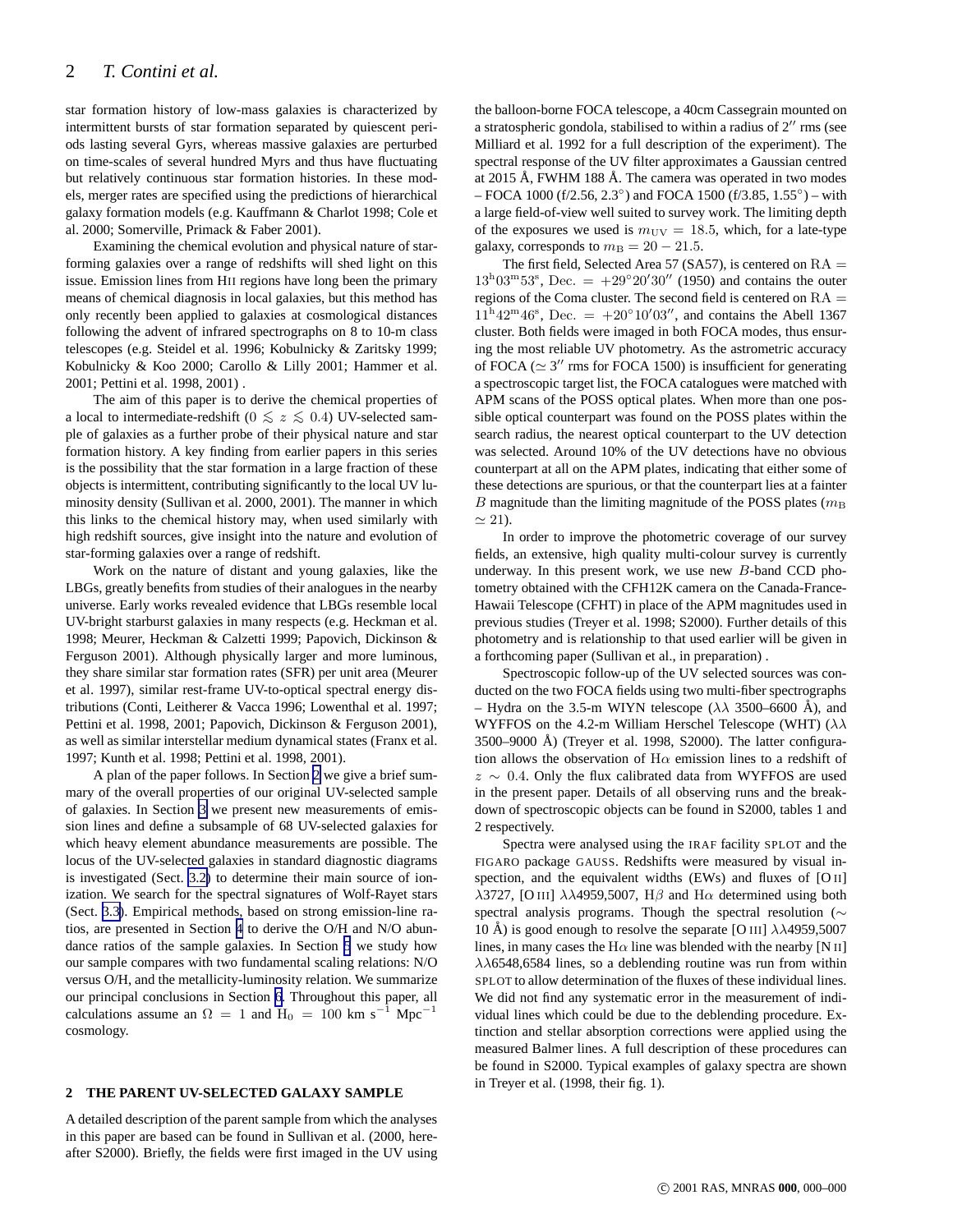<span id="page-2-0"></span>

**Figure 1.** Distributions of a) the B-band absolute magnitudes, b) the dereddened  $UV - B$  colours, c) the redshifts, and d) the extinction coefficients of the UV-selected galaxy sample with measured chemical abundances. Mean value of the distributions is indicated on top of each panel. The peak at  $z \sim 0.02$  in the redshift distribution arises from the Coma and Abell 1367 galaxy clusters.

#### **3 EMISSION-LINE PROPERTIES**

The analysis of S2000 was essentially concerned with the star formation properties of the UV-selected sample described above, using UV fluxes, Balmer and [O II] λ3727 emission lines. Emissionline properties were only briefly discussed with the aim of estimating a possible AGN contamination or metallicity effect in order to explain the extreme  $(UV - B)$  colours found in ~ 17% of the galaxies. Based on [O II]  $\lambda$ 3727/H $\beta$  and [O III]  $\lambda\lambda$ 4959,5007/H $\beta$ line ratios, S2000 found that a fraction of the UV galaxies may indeed qualify as AGNs (their fig. 11). However, the [O II]  $\lambda$ 3727/H $\beta$ diagnostic used in that study is very sensitive to dust extinction corrections, and it is therefore preferable to use the [N II]  $\lambda6584/\mathrm{H}\alpha$ and [S II]  $\lambda\lambda$ 6717+6731/H $\alpha$  line ratios which are much less sensitive to extinction (see sect. 3.2). S2000 also searched for possible extremely metal-poor objects in the UV-selected sample which could account for the extreme  $(UV - B)$  colours. However oxygen abundances were estimated for only 35 field galaxies in the SA57, and no conclusive results were found.

The goal of this present work is to examine in a more systematic manner the emission-line properties of the UV-selected galaxies. In order to make diagnostic diagrams and estimate chemical abundances for a larger fraction of the sample, we revisit the sample of S2000 and, where an emission line measurement is missing, attempt a new line measurement. We then restrict the S2000 sample to all the galaxy spectra which posses the full set of emission lines (i.e. [O II]  $\lambda$ 3727, H $\beta$ , [O III]  $\lambda\lambda$ 4959,5007, H $\alpha$  and [N II]  $\lambda$ 6584) required to derive chemical abundances. Our final sample consists of 68 galaxies with heavy element abundance ratios, UV and new CCD B-band photometry.

## **3.1 New measurements of emission lines**

For consistency with the spectral measurements of S2000, the new emission-line measurements were performed using the SPLOT facility in IRAF. In particular, we searched for [S II]  $\lambda\lambda$ 6717+6731 emission lines in all of the 135 emission-line galaxies in the parent sample, and could make a reliable measurement of these lines in 56 of the objects. Additional measurements of  $H\beta$  (8 objects), [O III] λλ4959,5007 (15 objects), and [N II] λ6584 (10 objects) could also be performed. Reddening corrections were applied to the new emission-line fluxes as in S2000. The extinction coefficient  $c_{H\beta}$  was estimated from the Balmer decrement  $H\alpha/H\beta$ , assuming case B recombination with an electron density of  $100 \text{ cm}^{-3}$  and a temperature of  $10^4$  K (Osterbrock 1989), and using a standard interstellar extinction law (Seaton 1979). As in S2000, H $\alpha$  and H $\beta$ were also corrected for stellar absorption (prior to computing  $c_{\text{H}\beta}$ ).

There are two major sources of uncertainty in the measured emission-line ratios. The first arises from the limited signal/noise ratio of the spectra. These errors are computed directly when using the IRAF task SPLOT to derive the emission line parameters. SPLOT provides  $1-\sigma$  errors based on estimates of the noise in the individual spectra. The integration error estimates are derived by error propagation assuming a Poisson statistic model of the pixel sigmas, generated by measuring the noise in the spectra on an individual basis and assuming that the linear continuum has no error (see S2000). Measurement errors were propagated quadratically when deriving emission-line ratios and abundance ratios (cf. Sect. [4](#page-5-0)).

The second source of error arises from contamination of Balmer emission lines by underlying stellar absorption lines. In most cases, Balmer emission line equivalent widths were directly measured in the galaxy spectra. When this was not possible, a constant value of  $2 \text{ Å}$  corresponding to the average measured value, typical for star-forming galaxies (McCall et al. 1985; Olofsson 1995a; González-Delgado, Leitherer & Heckman 1999), was applied. This might be a poor approximation for galaxies with weak  $H\beta$  emission line. We thus propagated an uncertainty of  $\pm 1$  Å on Balmer absorption line equivalent widths in all calculations involving Balmer emission lines. Finally, the error in the derived extinction coefficient  $c_{\text{H}\beta}$  was included when deriving dereddened emission-line ratios.

Global properties of the sub-sample of 68 UV-selected galaxies are shown in Fig. 1. Dust-corrected UV and B-band absolute magnitudes are computed as in S2000 using Calzetti (1997) extinction curve. Note that the dereddened  $(UV - B)$  colour and B-band absolute magnitude distributions differ from those of the original sample (S2000) due to the revised B-band photometry. The red tail of the  $(UV - B)$  colour distribution has been significantly reduced whilst the blue component – which formed an interesting unresolved aspect of the discussion in S2000 – is largely unchanged. The revised optical colours means that a a small fraction of the sample is now assigned a different spectral type and k-correction. The effect on the absolute UV luminosities are fairly modest however. The main impact of the revised CCD photometry will be in estimating the spectral energy distributions and consequent k-corrections; a topic we will discuss in the forthcoming paper (Sullivan et al., in preparation).

## **3.2 Nature of the main ionizing source: starburst or AGN?**

Emission-line diagnostic diagrams can provide a reliable classification of narrow emission-line spectra according to the main source of ionization (hot stars, AGN, or shocks) responsible for these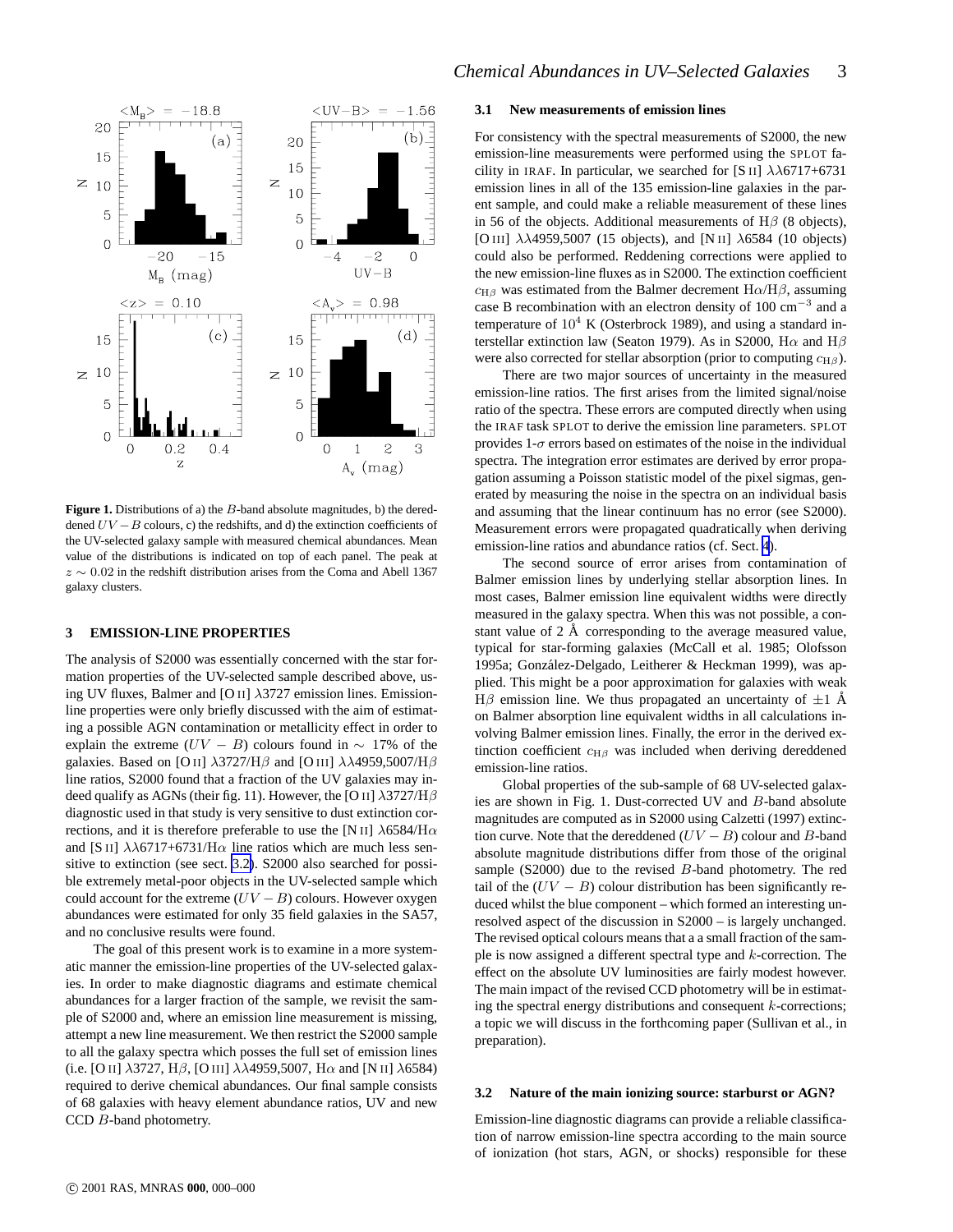<span id="page-3-0"></span>

**Figure 2.** Standard diagnostic diagrams used to classify narrow emission-lines spectra. *Top panels*. The UV-selected galaxies are shown with their error bars; filled squares are double optical counterpart cases (see text for details). The curves are theoretical boundaries between starburst galaxies and AGNs, assuming an "extended" (∼ 7 Myr) burst of star formation (solid line; Kewley et al. 2001) or an "instantaneous" starburst (dashed line; Dopita et al. 2000). The dotted line in the [S II] λλ6717+6731/Hα vs. [O III] λ5007/Hβ diagram is the upper limit of the starburst model (see text for details). These diagrams show that *all* the UV-selected galaxies, but one uncertain case which might qualify as a LINER, are powered by hot and young stars rather than by an AGN. *Bottom panels*. Samples of nearby star-forming galaxies are shown for comparison: Starburst Nucleus Galaxies (circles) selected in the optical (Contini et al. 1998) or in the far-infrared (Veilleux et al. 1995); and HII galaxies (triangles; see text for references). The location of IZw18, the most metal-poor galaxy known so far, is indicated.

lines. We examine the [O III]  $\lambda$ 5007/H $\beta$  versus [N II]  $\lambda$ 6584/H $\alpha$ and [S II]  $\lambda\lambda$ 6717+6731/H $\alpha$  diagnostic diagrams to discriminate regions photoionized by hot and young stars (i.e. HII regions) from those photoionized by a harder radiation field, such as that of an AGN or a LINER. Such emission-line ratios are much less sensitive to dust extinction than [O II]  $\lambda$ 3727/H $\beta$ , the line ratio previously used in S2000 for this purpose.

The location of the UV-selected galaxies in these diagnostic diagrams is shown in Fig. 2, using dereddened emission-line ratios with their related uncertainties listed in Table [2.](#page-15-0) In each diagram, the theoretical curves (discussed below) separate star-forming regions (lower left) where the gas is assumed to be ionized by young stars, from AGNs (upper right) where the main ionizing source is thought to be an accretion disk around a black hole. A further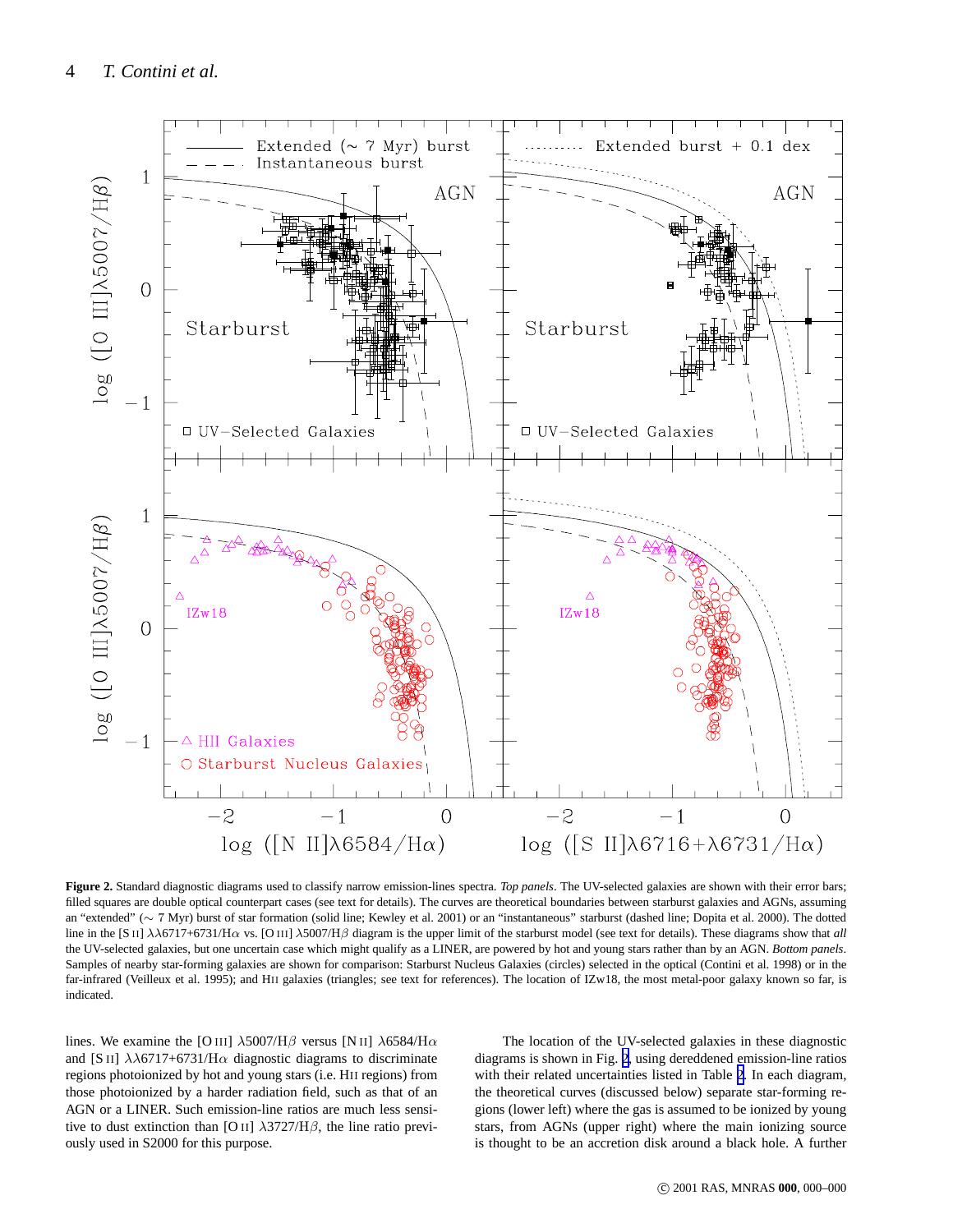<span id="page-4-0"></span>distinction among AGN-like objects can be made between highexcitation ([O III]  $\lambda$ 5007/H $\beta$  > 3) Seyfert 2 galaxies and lowexcitation ([O III]  $\lambda$ 5007/H $\beta$  < 3) LINERs. We did not use the original criteria for defining a LINER (Heckman 1980) because the measurement of [O I]  $\lambda$ 6300 emission lines was generally not possible due to the insufficient S/N of the spectra. For the same reason, we did not use the [O I]  $\lambda$ 6300/H $\alpha$  ratio to distinguish between the different sources of ionization.

Two comparative star formation models are shown in Fig. [2:](#page-3-0) the solid line represents an "extended" burst (i.e. one extending for ∼ 7 Myr, Kewley et al. 2001) and the dashed line represents an "instantaneous" burst (Dopita et al. 2000). In both cases, the parameters were chosen to span a realistic range of metallicities  $(Z = 0.1 - 3.0 Z_{\odot})$  and ionization parameters  $(-3.5 \le \log U \le$ −2.0). These new theoretical boundaries may provide a more objective classification between HII regions and the various classes of narrow-line regions associated with AGNs than the classical semiempirical boundaries defined by Veilleux & Osterbrock (1987).

Clearly, these model predictions have associated uncertainties. These include the assumed chemical abundances and the depletion factors, the slope of the IMF, the stellar evolutionary tracks and the model atmospheres. The dotted line in Fig. [2](#page-3-0) (right panel) gives an indication of these uncertainties in the [S II]  $\lambda\lambda$ 6717+6731/H $\alpha$ vs. [O III]  $\lambda$ 5007/H $\beta$  diagram and represents an upper limit to the theoretical boundary between starbursts and AGNs, corresponding to the "extended burst" model +0.1 dex (see Kewley et al. 2001 for details).

Figure [2](#page-3-0) shows that nearly *all* the UV galaxies lie below and to the left of the theoretical starburst line. This is especially clear from the [N II]  $\lambda$ 6584/H $\alpha$  vs. [O III]  $\lambda$ 5007/H $\beta$  diagram, where all the galaxies form a well-defined sequence of HII region-like objects. The distinction is more ambiguous in the [S II]  $\lambda\lambda$ 6717+6731/H $\alpha$ vs. [O III] λ5007/Hβ diagram. On this plot, a significant fraction of the galaxies are borderline AGN candidates, although they still lie within the error bars of the "extended burst" star formation model.

One galaxy (ID # 24 in Tables [2](#page-15-0) and [3\)](#page-16-0) with a relatively high [S II]  $\lambda\lambda$ 6717+6731/H $\alpha$  ratio lies on the right-hand side of the diagram, and could be considered a LINER-type object. However, this galaxy is one of two possible optical counterparts to the UV source. Moreover, the redshifted [S II]  $\lambda\lambda$ 6717+6731 lines at z=0.28 are highly contaminated by bright sky lines, giving a larger uncertainty in this diagnostic than for the bulk of the other sources.

It is instructive to compare the location of the UV-selected galaxies in these diagnostic diagrams with other published samples of nearby star-forming galaxies selected in optical and far-infrared bands. Emission-line ratios for HII galaxies have been published by Izotov & Thuan (1998) and Izotov, Thuan & Lipovetsky (1994, 1997), and for starburst nucleus galaxies (SBNGs) by Contini et al. (1998) and Veilleux et al. (1995). Both form a well-defined sequence in our two diagnostic diagrams. HII galaxies are characterized by a high excitation level ([O III]  $\lambda$ 5007/H $\beta$  ≳ 1.5) and low [N II]  $\lambda$ 6584/H $\alpha$  and [S II]  $\lambda\lambda$ 6717+6731/H $\alpha$  emission-line ratios, whereas SBNGs have lower excitation levels ([O III]  $\lambda$ 5007/H $\beta$  $\lesssim$  1) and higher [N II]  $\lambda$ 6584/H $\alpha$  and [S II]  $\lambda\lambda$ 6717+6731/H $\alpha$ emission-line ratios.

These nearby star-forming galaxies are very well reproduced by the "instantaneous" star formation model in the [N II]  $\lambda$ 6584/H $\alpha$ vs. [O III]  $\lambda$ 5007/H $\beta$  plot, but this is *not* the case for the [S II]  $\lambda\lambda$ 6717+6731/H $\alpha$  vs. [O III]  $\lambda$ 5007/H $\beta$  diagram. The behavior of SBNGs in this respect is particularly interesting. As the excitation level decreases, the [N II]  $\lambda$ 6584/H $\alpha$  ratio increases whereas the [S II]  $\lambda\lambda$ 6717+6731/H $\alpha$  stay roughly constant. Note also that



**Figure 3.** Restframe optical spectrum of an UV-selected galaxy at  $z =$ 0.0205 (ID # 56 in Tables [2](#page-15-0) and [3\)](#page-16-0). Broad He II λ4686 and N III λ4640 emission lines typical of WR stars are detected at the  $3\sigma$  level in the blue part of the spectrum.

the star formation models overpredict (by  $\sim$  0.3 dex) the [S II]  $\lambda\lambda$ 6717+6731/H $\alpha$  line ratio for SBNGs with the lowest excitation levels.

Figure [2](#page-3-0) shows that the major fraction of UV galaxies have excitation levels which are similar to SBNGs whereas extreme HII galaxies with very low [N II]  $\lambda$ 6584/H $\alpha$  and [S II]  $\lambda\lambda$ 6717+6731/H $\alpha$  ratios are not present in the UV-selected sample. In detail, however, the sequence defined in the [N II]  $\lambda$ 6584/H $\alpha$ vs. [O III]  $\lambda$ 5007/H $\beta$  diagram is somewhat different from the one traced by SBNGs. This is especially true for the low-excitation ([O III]  $\lambda$ 5007/H $\beta \le 1$ ) UV objects, for which [N II]  $\lambda$ 6584/H $\alpha$ is ∼ 0.1 − 0.2 dex lower than for SBNGs. This could be due to chemical enrichment effects. Indeed it has been shown that SB-NGs possess a slight overabundance of nitrogen compared to HII regions with comparable metallicity (Coziol et al. 1999, Considère et al. 2000). This point will be further discussed in section [5.1](#page-8-0).

The main conclusion, however, is that the emission-line spectra of *all* the UV galaxies in our sample, but one dubious case, are powered by hot and young stars rather than by an AGN. We are thus able to derive the chemical properties of the ionized gas in these galaxies using the standard recipes applied for star-forming galaxies.

### **3.3 Search for Wolf-Rayet stars**

One of the most puzzling features of the S2000 sample was the presence of a population of galaxies with UV-optical colours too blue  $(UV - B \leq -2)$  for consistency with standard population synthesis models of starburst galaxies. This UV excess was observed in 17% of the (single optical counterpart) S2000 galaxies. One possible explanation of this effect was posited by Brown et al. (2000), who argued that UV emission lines from hot Wolf-Rayet (WR) stars could result in the UV excess observed. The present sample contains 23 such sources of which 8 have double optical counterparts and therefore may represent possible misidentifications of the underlying UV detection (see Sect. [2](#page-1-0)). As described earlier (sect. [3.1](#page-2-0)), the revised B-band optical photometry does not change the blue tail of the  $UV - B$  colour distribution. This confirms that the observed UV excess is not simply due to large uncertainties in the photometry.

As well as investigating Brown et al's hypothesis, there is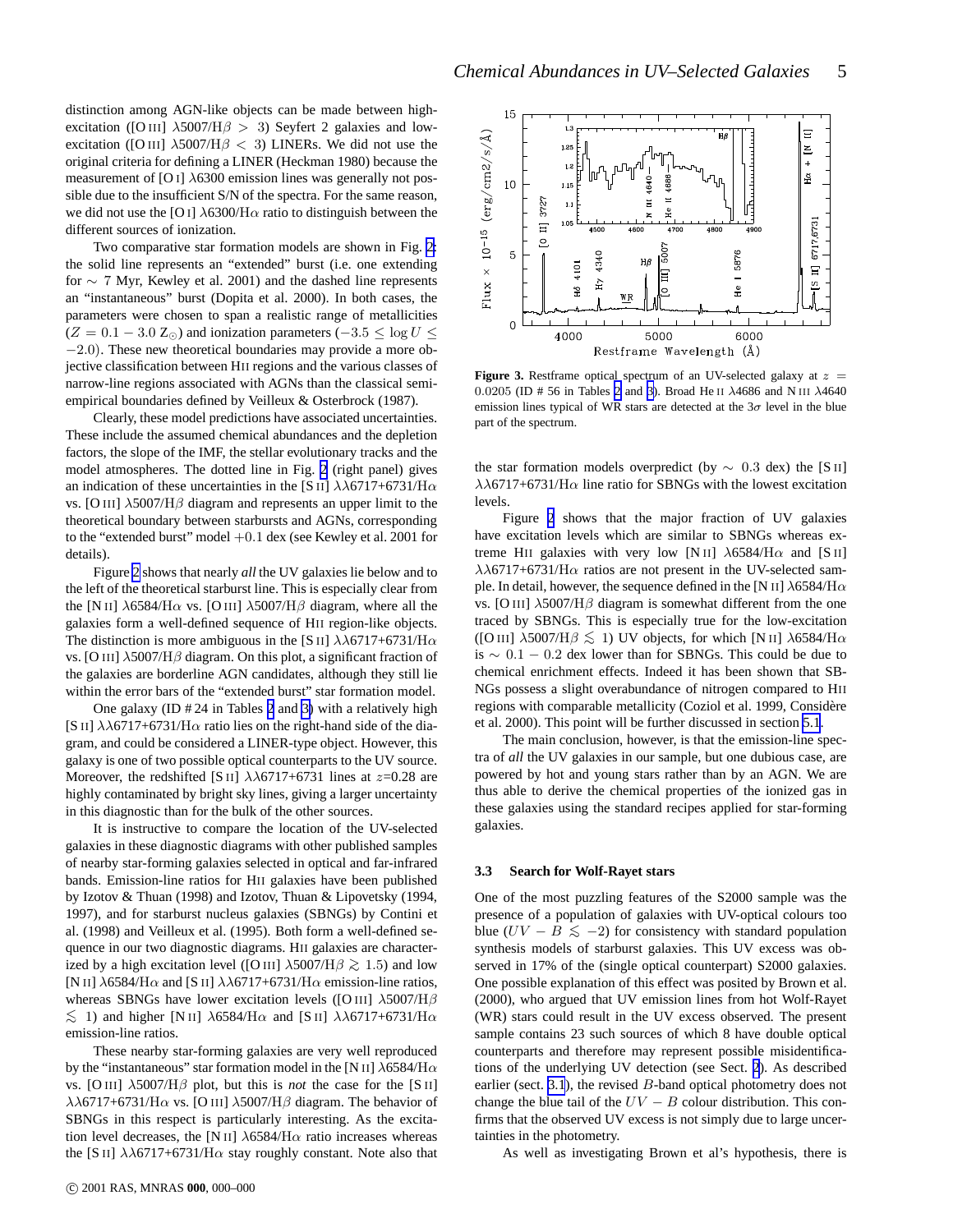## <span id="page-5-0"></span>6 *T. Contini et al.*

a further motivation in examining our spectra for WR features. WR stars, which are the direct descendants of the most massive O stars, are predicted in large numbers in young star-forming regions by population synthesis models (e.g., Meynet 1995; Schaerer & Vacca 1998; Leitherer et al. 1999). They have been extensively used to quantify starburst parameters (age, duration and IMF) and to provide constraints on both population synthesis and massive star evolution models (e.g., Vacca & Conti 1992; Contini et al. 1995; Schaerer, Contini & Kunth 1999; Guseva et al. 2000; Schaerer et al. 2000). Optical integrated spectra of the so-called "WR galaxies" show direct signatures from WR stars, most commonly a broad He II λ4686 feature originating in the stellar winds of these stars. Many objects were recently found to harbour additional features from WR stars in their spectra. For example, the broad N III  $\lambda$ 4640 C IV  $\lambda$ 5808-12 and C III  $\lambda$ 5696 emission lines, among the strongest optical lines in WN and WC stars, are more and more often detected.

Although weaker and thus requiring higher S/N spectra, lines originating from WC stars (i.e. C IV  $\lambda$ 5808-12 and C III  $\lambda$ 5696), representing more evolved phases than WN stars, provide complementary information on the massive star content in galaxies (e.g., Schaerer, Contini & Kunth 1999; Guseva et al. 2000; Schaerer et al. 2000). Since the initial compilation of Conti (1991) listing 37 objects, the number of known WR galaxies reaches  $\sim 140$  in the last catalog of Schaerer, Contini & Pindao (1999). Six new WR galaxies have recently been reported by Popescu & Hopp (2000).

We find that only one galaxy at  $z = 0.0205$  (ID #56 in Ta-bles [2](#page-15-0) and [3](#page-16-0)) clearly shows ( $3\sigma$ ) broad He II  $\lambda$ 4686 and N III  $\lambda$ 4640 emission lines (Fig. [3\)](#page-4-0). There are four other WR galaxy "candidates" with marginal detections ( $\sim 1\sigma$ ). However, none of these five objects shows a UV excess. Their  $(UV - B)$  colours lie between  $-1.2$  and 0.25, redder than the sample mean value of  $-1.6$ (see Fig. [1b](#page-2-0)). Moreover, no WR spectral features could be identified in the spectrum of galaxies with  $UV - B \lesssim -2$ . We conclude that the presence of hot WR stars is not the best explanation to account for the UV excess in these galaxies, as suggested by Brown et al. (2000). Conceivably some fraction of the UV light of these galaxies could arise from a non–thermal source (i.e. low-luminosity AGN) or, alternatively, the UV emission may somehow be independent of the optical radiation. High-resolution images capable of resolving the distribution of intense UV radiation will help to address such possibilities, and/or to identify the shortcomings of current stellar population synthesis models.

Using emission line luminosities, we can roughly estimate the massive stellar population in the WR galaxy presented in Figure [3.](#page-4-0) As the strength of the N III  $\lambda$ 4640 emission line ( $EW = 1.2 \text{ Å}$ ) is comparable to that of the He II  $\lambda$ 4686 line ( $EW = 0.8$  Å), most likely the dominant subtype of WN stars is late-type WN (WNL). Not much can be said about WC-type stars which are more frequently seen in WR galaxies (see Schaerer, Contini & Kunth 1999; Guseva et al. 2000). The strongest line, C IV λ5808-12 produced by this subtype is not seen in the spectrum but this may be due to the presence of a strong sky line in the same wavelength range.

The number of WNL stars can be estimated from the observed He II λ4686 line luminosity and adopting the average observed luminosity of WNL stars in the He II  $\lambda$ 4686 line (1.6 × 10<sup>36</sup> ergs s<sup>-1</sup>; Schaerer & Vacca 1998). The dereddened flux of the He II λ4686 line is  $5.6 \times 10^{-15}$  ergs s<sup>-1</sup> cm<sup>-2</sup> corresponding, at  $z = 0.0205$ , to a luminosity of  $L_{\rm He\,II}\sim 2.6\times 10^{39}$  ergs s<sup>−1</sup>. Roughly, we find a value of about 1600 WNL stars. The number of O stars can be derived from the dereddened  $H\beta$  emission-line luminosity, which is equal to  $\sim 1.2 \times 10^{41}$  ergs s<sup>-1</sup>. We follow the procedure out-



**Figure 4.** Calibration of oxygen abundance  $12 + \log(O/H)$  as a function of the strong-line ratio  $R_{23} \equiv ($ [O II]  $\lambda$ 3727+[O III]  $\lambda\lambda$ 4959,5007)/H $\beta$ . The solid lines show the effect of varying the ionization parameter expressed in terms of the observable line ratio  $O_{32} \equiv [O\,\text{III}]$   $\lambda\lambda$ 4959,5007/[O II] λ3727 (McGaugh 1991). The relationship is degenerate and therefore requires some a priori knowledge of a galaxy's metallicity to determine its position either on the *upper*  $(12 + \log(O/H) > 8.45)$  or on the *lower*  $(12 + \log(O/H) < 8.25)$  branch of the curve (see text). The UV-selected galaxies are plotted with the following symbols: *squares*, the galaxy lies on the *lower* branch; *triangles*, the galaxy lies on the *upper* branch; *stars*, the galaxy falls in the turnaround region where the [N II]  $\lambda$ 6584/H $\alpha$  and [N II] λ6584/[O II] λ3727 diagnostics are inconclusive (see Fig. [6\)](#page-7-0). Filled symbols are UV-selected galaxies with two optical counterparts.

lined in Schaerer, Contini & Kunth (1999) which takes into account the ionizing photon contribution from WR stars. The resulting number of O stars is between 5 000 and 20 000, depending on the IMF parameters. This gives a WR/O star number ratio in the range of  $0.06-0.25$ , similar to what is found in typical WR galaxies (e.g. Schaerer, Contini & Kunth 1999). This ratio is systematically higher than the predictions for constant star formation at the appropriate metallicity ( $Z \sim 0.8$  Z<sub>☉</sub>; Maeder & Meynet 1994), but within the range of instantaneous burst models with different IMF slopes (Schaerer & Vacca 1998).

#### **4 CHEMICAL ABUNDANCES**

## **4.1 Oxygen abundance**

Emission lines are the primary source of information regarding chemical abundances within HII regions. Because nebular cooling occurs principally through the escape of photons generated in spontaneous de-excitation of metallic ions (e.g. oxygen, nitrogen, and sulphur), the strength of the emission lines of these different species is an indicator of the electronic temperature. For oxygen, the cooling in the nebulae occurs primarily either via fine-structure lines in the far-infrared (52 and 88  $\mu$ m) when the electron temperature is low or via forbidden lines in the optical ([O II]  $\lambda$ 3727, [O III]  $\lambda$ 4959, and [O III]  $\lambda$ 5007) when the electron temperature is high.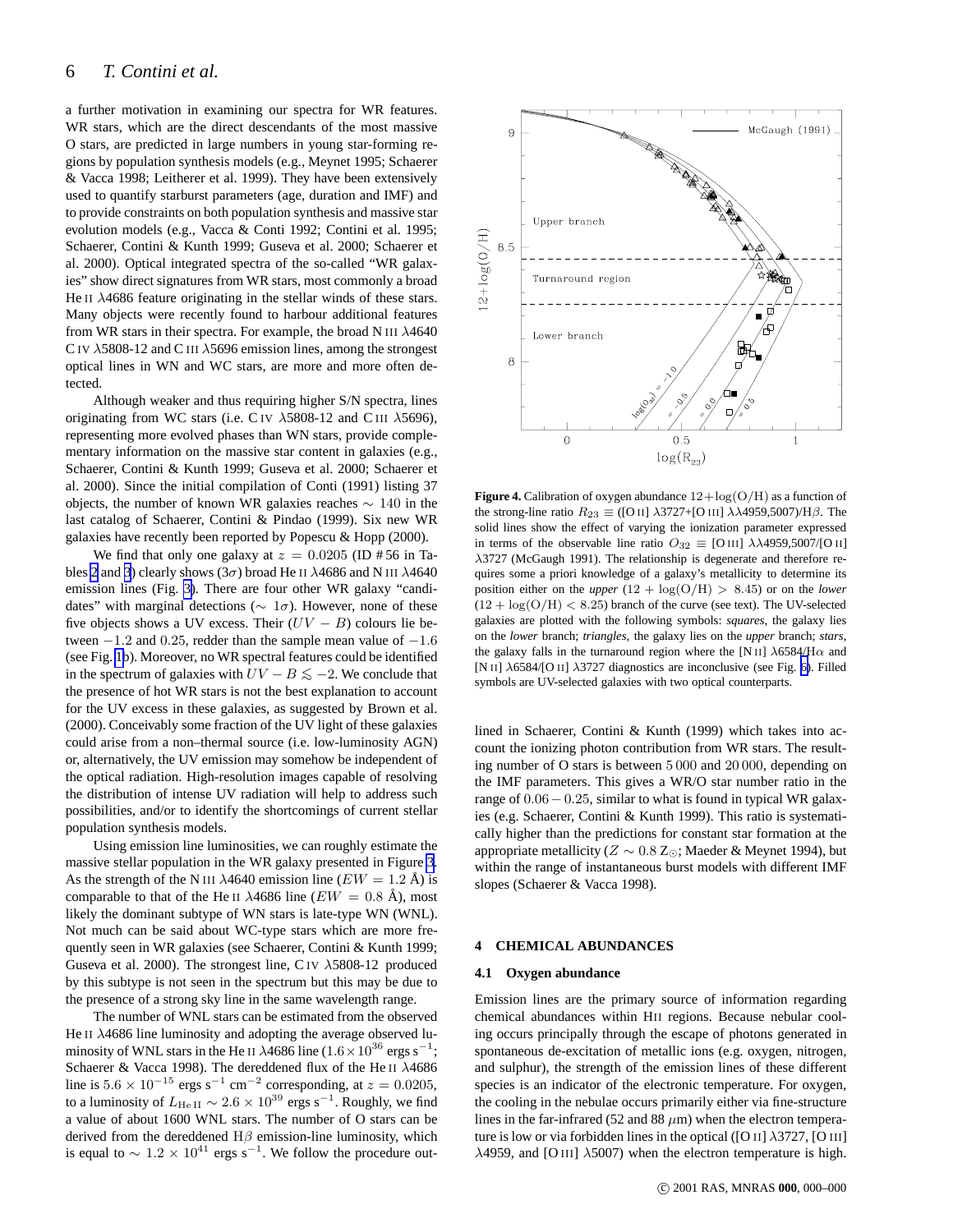<span id="page-6-0"></span>Since the temperature is high when there is insufficient metal line cooling, strong optical lines imply low metallicity.

The "direct" method for determining chemical compositions requires the electron temperature and the density of the emitting gas (e.g., Osterbrock 1989). Unfortunately, a direct heavy element abundance determination, based on measurements of the electron temperature and density, cannot be obtained for our sample. The [O III] λ4363 auroral line, which is the most commonly applied temperature indicator in extragalactic HII regions, is typically very weak and rapidly decreases in strength with increasing abundance; it is expected to be of order  $10^2 - 10^3$  times fainter than the [O III]  $\lambda$ 5007 line.

Given the absence of reliable [O III] λ4363 detections in our faint spectra, alternative methods for deriving nebular abundances that rely on observations of the bright lines alone must be employed. Empirical methods to derive the oxygen abundance exploit the relationship between O/H and the intensity of the strong lines via the parameter  $R_{23} \equiv ($ [O II]  $\lambda$ 3727+[O III]  $\lambda\lambda$ 4959,5007)/H $\beta$ (see Fig. [4\)](#page-5-0).

Many authors have developed techniques for converting  $R_{23}$ into oxygen abundance, both for metal-poor (Pagel, Edmunds, & Smith 1990; Skillman 1989; Pilyugin 2000) and metal-rich (Pagel et al. 1979; Edmunds & Pagel 1984, McCall et al. 1985; Dopita & Evans 1986; Pilyugin 2001) regimes. In the most metal-rich HII regions,  $R_{23}$  is minimal because metals permit efficient cooling, reducing the electronic temperature and the level of collisional excitation. On the *upper*, metal-rich branch of the relationship,  $R_{23}$  increases as metallicity decreases via reduced cooling, elevated electronic temperatures, and a higher degree of collisional excitation. However, the relation between  $R_{23}$  and O/H becomes degenerate below 12 + log(O/H)  $\sim$  8.4 (Z  $\sim$  0.3 Z<sub>☉</sub>). As metallicity decreases below  $12 + \log(O/H) \sim 8.2$ ,  $R_{23}$  decreases once again. On this*lower*, metal-poor branch, although the reduced metal abundance further inhibits cooling and raises the electron temperature, the intensity the [O II]  $\lambda$ 3727 and [O III]  $\lambda\lambda$ 4959,5007 lines drops because of the greatly reduced oxygen abundance in the ionized gas. In this regime, the ionization parameter also becomes important (McGaugh 1991).

The different ionization parameters may lead to two very different oxygen abundances for a single value of  $R_{23}$  as illustrated in Figure [4.](#page-5-0) We represent the approximate ionization parameter in terms of the easily observable line ratio  $O_{32} \equiv$  [O III]  $\lambda\lambda$ 4959,5007/[O II]  $\lambda$ 3727. The solid lines show the oxygen abundance as a function of  $R_{23}$  for  $log(O_{32}) = -1$ ,  $-0.5$ , 0 and 0.5 corresponding, very roughly, to ionization parameters between ∼ 1 and  $10^{-2}$ . Figure [4](#page-5-0) is thus useful for finding the oxygen abundance of nebulae when the electron temperature cannot be measured directly. The typical uncertainty is  $\pm 0.15$  dex, although it is larger  $(\pm 0.25$  dex) in the turnaround region near  $12 + \log(O/H) \sim 8.4$ . This dispersion represents the uncertainties in the calibration which is based on photoionization models and observed HII regions. However, the most significant uncertainty involves deciding whether an object lies on the *upper*, metal-rich branch, or on the *lower*, metalpoor branch of the curve.

Several methods have been proposed to break this degeneracy. The abundance indicator [N II]  $\lambda$ 6584/[O III]  $\lambda$ 5007, was first proposed by Alloin et al. (1979). [N II]  $\lambda$ 6584/[O III]  $\lambda$ 5007 is usually lower than  $\sim 10^{-2}$  for galaxies on the upper metal-rich branch. This is because objects which are considerably enriched in oxygen are generally more nitrogen-rich as well, while the most metalpoor galaxies on the lower branch of the  $R_{23}$  relation have very weak [N II]  $\lambda$ 6584 lines. While this parameter varies monotically



**Figure 5.** Various abundance indicators as a function of the ionization indicator [O III] λ5007/[O II] λ3727 for the UV-selected galaxy sample. Filled circles are double counterpart cases as in previous plots. The [N II]  $\lambda$ 6584/[O III]  $\lambda$ 5007 line ratio (*a*), first proposed by Alloin et al. (1979) as an abundance indicator, is very sensitive to the ionization parameter. The [N II]  $\lambda$ 6584/[O II]  $\lambda$ 3727 and [N II]  $\lambda$ 6584/H $\alpha$  line ratios (*b* and *c*) are much less sensitive to it and are therefore better abundance indicators. We use them to break the degeneracy in the O/H vs.  $R_{23}$  relationship.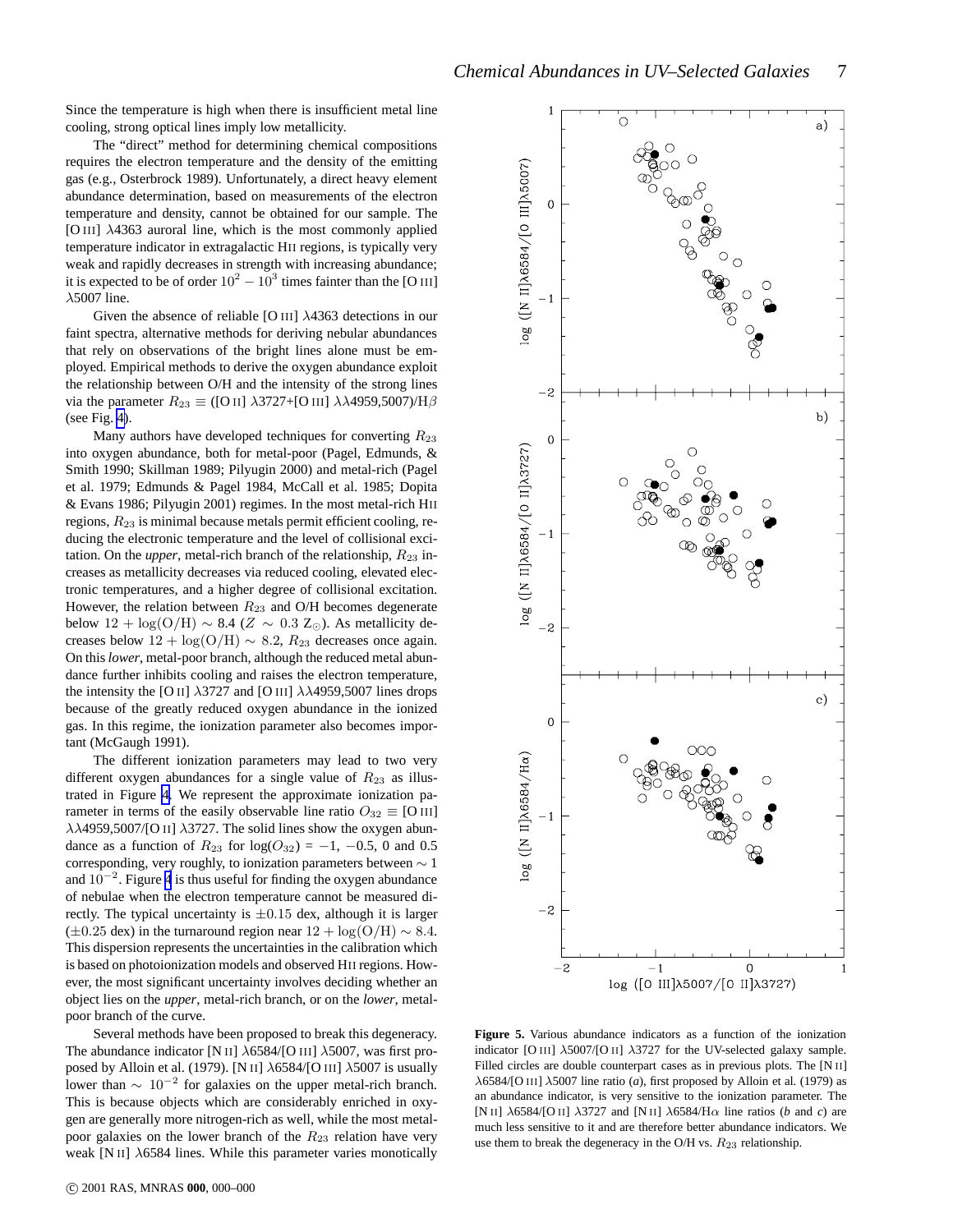<span id="page-7-0"></span>with abundance (e.g., Edmunds & Pagel 1984), it is very sensitive to the ionization parameter and is thus of limited use in the lowabundance regime, where such effects are important (see Fig. [4\)](#page-5-0). Moreover, this ratio depends on the nucleosynthetic origin of nitrogen and on the details of the galaxy star formation history. Metallicities could thus be overestimated if nitrogen was enriched in the nuclear region of starburst galaxies (e.g. Coziol et al. 1999; Considère et al. 2000).

The [N II]  $\lambda$ 6584/[O II]  $\lambda$ 3727 line ratio has also been used (e.g., McGaugh 1994; van Zee et al. 1998). This line ratio varies monotically with abundance, forms a narrow sequence over a large range of metallicity (McCall et al. 1985), and is much less sensitive to the ionization parameter. The division between upper and lower branches occurs around [N II]  $\lambda$ 6584/[O II]  $\lambda$ 3727 ∼ 0.1. In general, HII regions with [N II]  $\lambda$ 6584/[O II]  $\lambda$ 3727 < 0.1 are believed to have low oxygen abundances, while those with [N II]  $\lambda$ 6584/[O II]  $\lambda$ 3727 > 0.1 are on the high-metallicity branch. The [N II] λ6584/[O II] λ3727 diagnostic is however inconclusive in the turnaround region, that is for  $-1.05 < log([N II] \lambda 6584/[O II]$  $\lambda$ 3727)  $\lt$  -0.8. Moreover, this line ratio suffers from the same uncertainties as [N II]  $\lambda$ 6584/[O III]  $\lambda$ 5007 regarding the nuclesynthetic origin of nitrogen and is much more sensitive to extinction corrections.

A third ratio, [N II]  $\lambda$ 6584/H $\alpha$ , has also been proposed (van Zee et al. 1998). Like the previous two diagnostics, [N II]  $\lambda$ 6584/H $\alpha$  increases with increasing oxygen abundance. It is also much less sensitive to the ionization parameter than [N II] λ6584/[O III] λ5007. The division between upper and lower branches occurs around [N II]  $\lambda$ 6584/H $\alpha \sim 0.1$ . In general, HII regions with [N II]  $\lambda$ 6584/H $\alpha$  < 0.1 are believed to have low oxygen abundances, while those with [N II]  $\lambda$ 6584/H $\alpha$  > 0.1 are on the high-metallicity branch. But as noted by van Zee et al. (1998), the [N II]  $\lambda$ 6584/H $\alpha$  ratio is only valid as a metallicity estimator for  $12 + \log(O/H) < 9.1$  and in the absence of additional excitation sources (low-intensity AGN or shocks) which could increase it. Furthermore, with typical errors of 0.2 dex or more, it is not a particularly accurate abundance estimator. However it provides an additional diagnostic to reduce the ambiguity in the O/H vs.  $R_{23}$ relation.

Finally, Kobulnicky, Kennicutt & Pizagno (1999) proposed to use the galaxy luminosity to break the degeneracy. Because galaxies of all morphological types *in the local universe* follow a luminosity-metallicity relation (e.g., Skillman, Kennicutt, & Hodge 1989, Zaritsky, Kennicutt, & Huchra 1994; Coziol et al. 1998), objects more luminous than  $M<sub>B</sub> \simeq -18$  have metallicities larger than  $12 + \log(O/H) \simeq 8.3$ , placing them on the upper branch of the curve. However, it has not yet been established whether starforming galaxies and objects at earlier epochs follow the same relationship as local galaxies (see Sect. [5.2](#page-11-0)).

Figure [5](#page-6-0)a,b, and c show for our UV-selected sample the three line ratios discussed above as a function of the oxygen excitation ratio [O III]  $\lambda$ 5007/[O II]  $\lambda$ 3727, which can be used as a good indicator of the ionization parameter (e.g., McGaugh 1991). Clearly [N II]  $\lambda$ 6584/[O III]  $\lambda$ 5007 is very sensitive to the ionization parameter, and thus cannot be used as a reliable abundance indicator (Fig. [5a](#page-6-0)). On the other hand, [N II]  $\lambda$ 6584/H $\alpha$  and [N II]  $\lambda$ 6584/[O II]  $\lambda$ 3727 are virtually independent of the ionization parameter (Figs. [5](#page-6-0)b, and c). We propose to use both in order to discriminate between the *lower* and *upper* branches in the O/H vs.  $R_{23}$  relationship.

The oxygen abundance can be determined using the calibrations of McGaugh (1991). Analytic expressions are found in Kobulnicky, Kennicutt & Pizagno (1999), both for the metal-poor (*lower*)



**Figure 6.** Emission-line ratios used to break the degeneracy in the O/H vs. R<sup>23</sup> relationship. Symbols are as in Fig. [4](#page-5-0). A galaxy lies on the *lower* branch (squares) if log([N II]  $\lambda$ 6584/H $\alpha$ ) < -1 and log([N II]  $\lambda$ 6584/[O II]  $\lambda$ 3727) < -0.8; on the *upper* branch (triangles) if log([N II]  $\lambda$ 6584/H $\alpha$ )  $> -1$  and log([N II]  $\lambda$ 6584/[O II]  $\lambda$ 3727) > -1.05. A significant fraction (star symbols) fall in the turnaround region of the O/H vs.  $R_{23}$  relationship, where the [N II]  $\lambda$ 6584/H $\alpha$  and [N II]  $\lambda$ 6584/[O II]  $\lambda$ 3727 diagnostics are inconclusive.

branch:

$$
12 + \log(O/H) = 7.056 + 0.767x + 0.602x^{2}
$$
  
-y(0.29 + 0.332x - 0.331x<sup>2</sup>), (1)

and for the metal-rich (*upper*) branch:

$$
12 + \log(O/H) = 9.061 - 0.2x - 0.237x^{2} - 0.305x^{3}
$$
  
-0.0283x<sup>4</sup> - y(0.0047 - 0.0221x - 0.102x<sup>2</sup>  
-0.0817x<sup>3</sup> - 0.00717x<sup>4</sup>), (2)

where  $x \equiv \log(R_{23})$  and  $y \equiv \log(O_{32})$ . These calibrations are represented in Fig. [4](#page-5-0) for four typical values of the ionization parameter  $O_{32}$ .

Figure 6 illustrates the procedure we adopt. A galaxy lies on the *lower* branch (squares) if  $log([N II] \lambda 6584/H\alpha) < -1$ and  $log([N II] \lambda 6584/[O II] \lambda 3727) < -1.05$ , or on the *upper* branch (triangles) if  $log([N II] \lambda 6584/H\alpha) > -1$  and  $log([N II]$  $\lambda$ 6584/[O II]  $\lambda$ 3727) > −0.8. For galaxies with inconclusive values (i.e. −1.05 < log([N II]  $\lambda$ 6584/[O II]  $\lambda$ 3727) < −0.8), we follow the [N II]  $\lambda$ 6584/H $\alpha$  line ratio criterion. A significant fraction of the galaxies (star symbols) fall in the turnaround region of the O/H vs.  $R_{23}$  relationship, where both the [N II]  $\lambda$ 6584/H $\alpha$  and [N II]  $\lambda$ 6584/[O II]  $\lambda$ 3727 diagnostics are inconclusive. For these objects, [N II]  $\lambda$ 6584/H $\alpha$  indicates high oxygen abundance (upper branch), whereas [N II]  $\lambda$ 6584/[O II]  $\lambda$ 3727 suggests low metallicity (lower branch) and we take the average value. The *final* oxygen abundance values are listed in Table [3](#page-16-0) and are plotted in Fig. [4.](#page-5-0)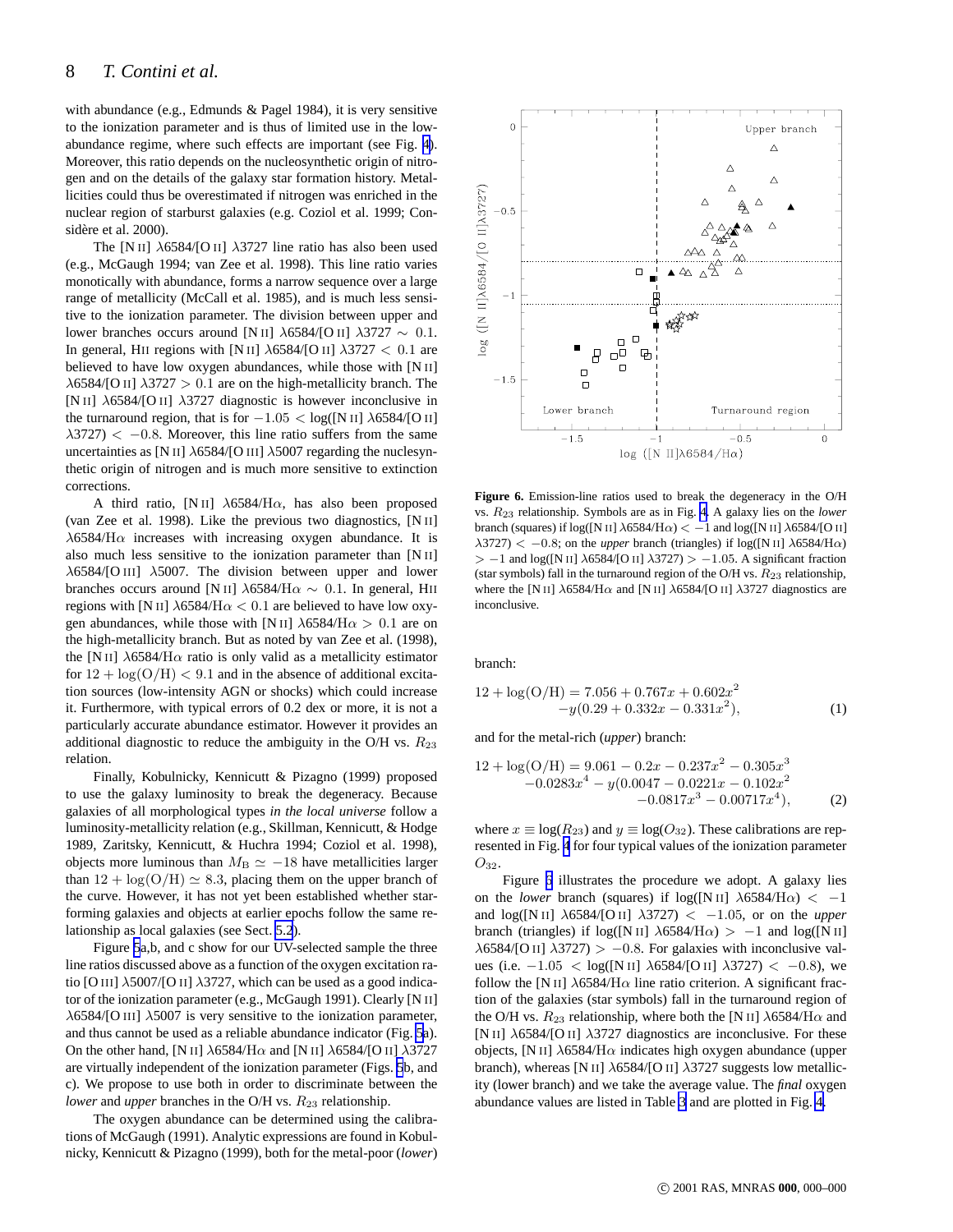<span id="page-8-0"></span>

**Figure 7.** Distributions of *left*) the oxygen-to-hydrogen  $(12 + \log(O/H))$ and *right*) nitrogen-to-oxygen (N/O) abundance ratios. The distribution of the UV-selected galaxy sample is compared to that of Starburst Nucleus Galaxies and HII galaxies (see Fig. [9](#page-10-0) for references). Abundance values for the Sun (dashed line) and for the SMC (dotted line) are indicated.

#### **4.2 Nitrogen abundance**

Nitrogen-to-oxygen abundance ratios (N/O) may be determined in the absence of a measurement of the temperature-sensitive [O III] λ4363 emission line using the algorithm proposed by Thurston et al. (1996). Again, this only requires the bright [N II]  $\lambda$ 6584, [O II]  $\lambda$ 3727 and [O III]  $\lambda\lambda$ 4959,5007 emission lines. The relationship, which is based on the same premise as that between the oxygen abundance and  $R_{23}$ , is calibrated using photoionization models.

First, an estimate of the temperature in the [N II] emission region ( $t_{\text{[N II]}}$ ) is given by the empirical calibration between  $t_{\text{[N II]}}$  and  $R_{23}$  (Thurston et al. 1996):

$$
t_{\text{[N\,\text{II}]}}=6065 + 1600(\log R_{23}) + 1878(\log R_{23})^2 + 2803(\log R_{23})^3. \tag{3}
$$

The [N II] temperature determined from the  $R_{23}$  relation can thus be used together with the observed strengths of [N II]  $\lambda$ 6584 and [O II]  $\lambda$ 3727 to determine the ionic abundance ratio N<sup>+</sup>/O<sup>+</sup>. Pagel et al. (1992) gave the following formula based on a five-level atom calculation:

$$
\log \frac{N^{+}}{O^{+}} = \log \frac{[N \text{ II}]\lambda 6584}{[O \text{ II}]\lambda 3727} + 0.307 - 0.02 \log t_{[N \text{ II}]}
$$

$$
-\frac{0.726}{t_{[N \text{ II}]}}, \tag{4}
$$

where the [N II] temperature is expressed in units of  $10^4$  K. Finally, we assume that  $N/O \equiv N^+/O^+$ . There has been some discussions regarding the accuracy of this assumption (e.g., Vila-Costas & Edmunds 1993) but Thurston et al. (1996) found through detailed modelling that this equivalence only introduces small uncertainties in deriving N/O. The values of N/O with their related uncertainties for our sample of UV galaxies are listed in Table [3.](#page-16-0)

**Table 1.** Mean values and standard deviation of O/H and N/O abundance ratios for the UV-selected galaxies and comparison samples of local starforming galaxies.

| Sample                   | N   | $12 + log(O/H)$ | log(N/O)         |  |  |
|--------------------------|-----|-----------------|------------------|--|--|
| UV galaxies              | 68  | $8.49 + 0.04$   | $-1.35 \pm 0.03$ |  |  |
| <b>SBNGs</b>             | 417 | $8.83 \pm 0.01$ | $-0.90 \pm 0.01$ |  |  |
| H <sub>II</sub> galaxies | 139 | $7.91 + 0.02$   | $-1.43 \pm 0.01$ |  |  |

#### **4.3 Systematic errors on N/O abundance ratios?**

The quoted errors on O/H and N/O abundance ratios listed in Table [3](#page-16-0) are uncertainties arising from measurement errors only and do not take into account systematic calibration errors. For the majority of the galaxies, the observational uncertainties are indeed dominant (>∼ 0.2 dex). Nonetheless, it is appropriate to ask whether there may be systematic problems with the abundance determinations. Most notably, we may underestimate the underlying Balmer absorption strength in some galaxies. In this case, the extinction coefficient  $c_{\text{H}\beta}$  would be overestimated and the line strengths of "blue" emission lines over-corrected. This effect might lead to an underestimate of the N/O abundance ratio.

Balmer absorption strengths were directly measured in 55 galaxy spectra (∼ 80% of the final sample), and are thus quite reliable, but the assumed absorption equivalent width of  $2 \text{ Å}$  for the other 13 galaxies could be incorrect. Fortunately, only one of these galaxies exhibits a particularly low N/O value. We conclude that our discussions in the following sections regarding UV-selected galaxies with low N/O values are not strongly affected by systematic errors on Balmer absorption.

#### **5 ANALYSIS**

In this section, we use abundance ratios to constrain the physical characteristics of the UV-selected galaxies. We compare their chemical properties to those of various samples of normal and starforming galaxies in the local universe and at intermediate redshifts.

As before, we consider local star-forming HII galaxies and SBNGs (see Coziol et al. 1999 for the dichotomy). The HII galaxy sample is a compilation of irregular and blue compact dwarf galaxy samples from Kobulnicky & Skillman (1996) and Izotov & Thuan (1999). The SBNG sample is a merger of an optically-selected (Contini et al. 1998; Considère et al. 2000) and far-infrared selected sample (Veilleux et al. 1995). Finally, we consider a small sample of intermediate-redshift  $(0.1 < z < 0.5)$  emission-line galaxies for which both O/H and N/O abundance ratios are available (Kobulnicky & Zaritsky 1999).

## **5.1 The N/O versus O/H relationship**

The distributions of O/H and N/O abundance ratios for the UVselected galaxies are shown in Figure 7, together with comparison samples of local star-forming galaxies. Corresponding mean values of O/H and N/O with their standard deviations are listed in Table 1.

Our UV galaxies span a wide range of oxygen abundances, from  $12 + \log(O/H) \sim 7.7 \approx 0.1 Z_{\odot}$ ) to 9.0 ( $\sim Z_{\odot}$ ). In terms of metallicity, they are thus intermediate between low-mass HII galaxies and massive SBNGs. The situation is quite similar for the N/O abundance ratios; however the mean value is closer to that of HII galaxies (only 0.08 dex higher) than to that of the SBNGs (∼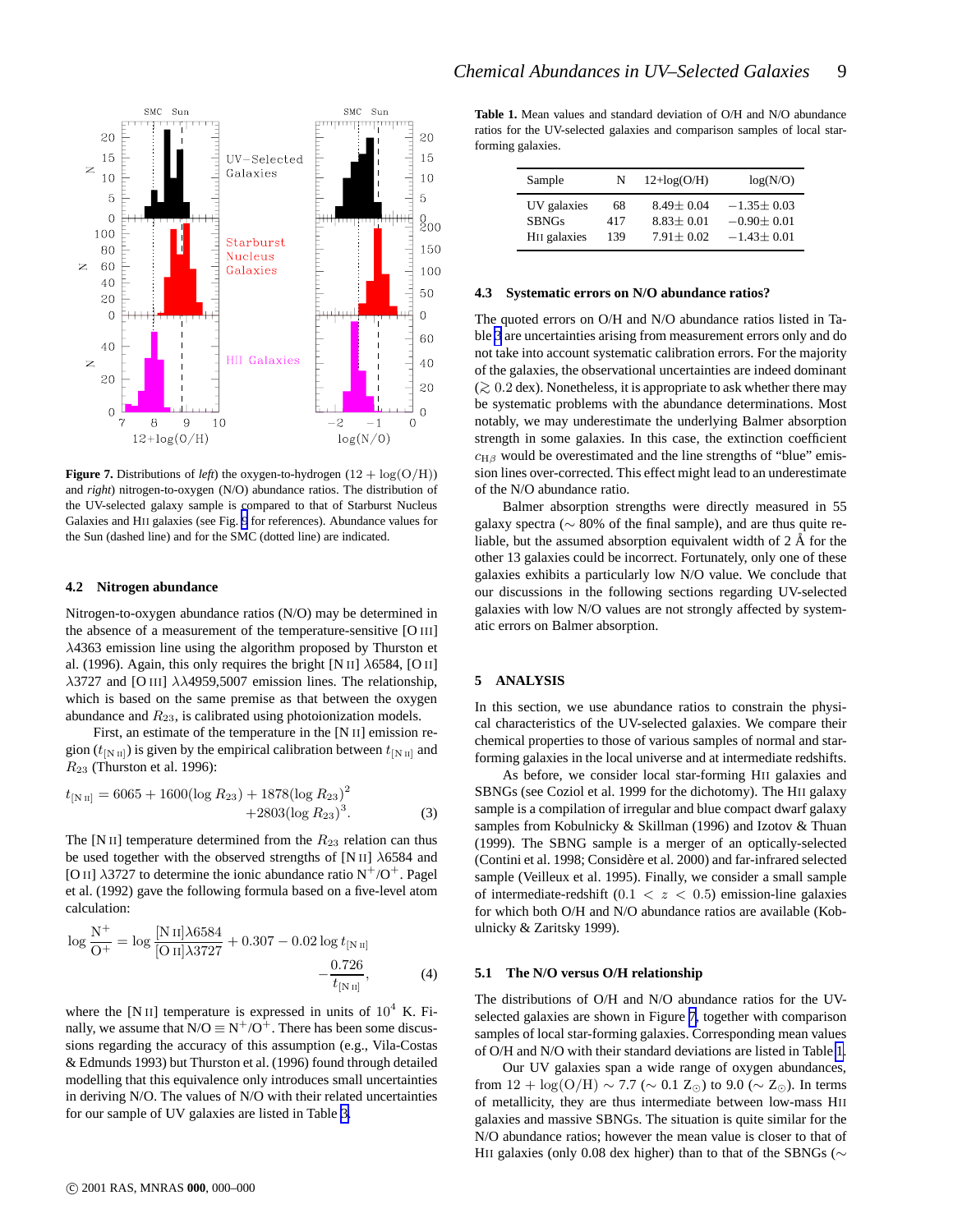<span id="page-9-0"></span>

**Figure 8.** Nitrogen-to-oxygen (N/O) abundance ratio as a function of oxygen abundance (12 + log(O/H)) for the UV-selected sample. *a*) Abundance ratios are shown with error bars. Theoritical curves for a *primary* (dotted line), a *secondary* (dashed line), and a *primary + secondary* (solid line) production of nitrogen (Vila-Costas & Edmunds 1993) are shown. *b*) A distinction is made between cluster (star symbols) and field (circles) galaxies. Cluster galaxies are selected using the redshift ranges  $0.021 \le z \le 0.025$  for Coma, and  $0.019 \le z \le 0.023$  for Abell 1367. A further distinction is made between field galaxies at low redshift ( $z < 0.1$ , empty circles) and at intermediate redshift ( $z > 0.1$ , filled circles).

0.45 dex lower). A closer look at Figure [7](#page-8-0) shows that a significant fraction of the UV galaxies has rather low N/O abundance ratios  $(log(N/O) < -1.7)$ . This appears to be one of the most distinctive properties of the UV-selected sample.

In Figure 8 and [9](#page-10-0), we examine how the N/O abundance ratio varies with O/H. The behaviour of N/O with increasing metallicity offers clues about the chemical evolution history of the galaxies and the stellar populations responsible for producing oxygen and nitrogen.

The origin of nitrogen has been a subject of debate for some years. The basic nucleosynthesis process is well understood. Nitrogen is thought to be synthesized in the CNO processing during hydrogen burning. However the stars responsible remain uncertain. If oxygen and carbon are produced in previous generations, then nitrogen produced in new stars should be proportional to the initial heavy element abundance (i.e. *secondary* synthesis). N/O should increase linearly with O/H, and such a correlation is indeed observed in high-metallicity  $(12 + \log(O/H) > 8.5)$  HII regions (see Fig. [9\)](#page-10-0). On the other hand, if oxygen and carbon are produced in the same stars prior to the CNO cycle rather than in previous generations, then nitrogen production is independent of the initial heavy element abundance (*primary* synthesis). This regime seems to dominate at low metallicities  $(12 + \log(O/H) < 8.0; e.g.,$  Matteucci & Tosi 1985; Matteucci 1986), for example in dwarf HII galaxies where N/O exceeds the extrapolation of the linear trend present at high abundances and does not correlate with O/H (see Fig. [9\)](#page-10-0).

Standard evolution models predict that secondary nitrogen synthesis can occur in stars of all masses, while primary nitrogen synthesis is usually thought to occur mainly in the convective envelope of intermediate-mass stars ( $\sim 3 - 8$  M<sub>☉</sub>) during the AGB phase (e.g. Renzini & Voli 1981; van den Hoek & Groenewegen 1997; Henry, Edmunds & Köppen 2000). However considerable progress has recently been made in including rotational effects on the transport of elements and angular momentum in stellar interiors (see review by Maeder & Meynet 2000). In some massive stars the convective helium shell penetrates into the hydrogen layer resulting in the production of significant amounts of primary nitrogen (e.g., Maeder 2000). Thus both intermediate-mass and massive stars are potential primary nitrogen producers. Note that for intermediatemass stars, the most recent models (e.g. Marigo 2001) find a nitrogen production similar to that of earlier models (e.g. Renzini & Voli 1981) at  $Z \sim 0.2$  Z<sub>☉</sub> but which decreases with increasing metallicity.

A major problem with N/O abundance ratios has been to explain the scatter in N/O at a given O/H (see Fig. [9\)](#page-10-0). A natural explanation might be a significant time delay between the release of oxygen and that of nitrogen into the ISM (e.g., Edmunds & Pagel 1978; Garnett 1990; Pilyugin 1992, 1993, 1999; Vila-Costas & Edmunds 1993; Olofsson 1995b; Kobulnicky & Skillman 1996, 1998; Coziol et al. 1999). Chemical evolution models of galaxies producing stars in short bursts separated by long quiescent periods suggest that the dispersion in N/O could be due to a delayed release of nitrogen produced in low-mass longer-lived stars, compared to oxygen produced in massive, short-lived stars. The delayed-release hypothesis predicts that the N/O ratio evolves significantly during a single cycle of star formation followed by quiescence. Figure [9](#page-10-0) illustrates this scenario. During a long period of quiescence, intermediatemass star evolution will significantly enrich the galaxy in nitrogen but not in oxygen nor in any other Type II supernova product. At the end of a long quiescent period, the N/O ratio should be high and level out around log(N/O) ∼ −1.5 (e.g. Matteucci 1986; Olofsson 1995b), as a result of intermediate-mass star evolution over the last few hundred Myrs. During starburst however, N/O drops while O/H increases as the most massive stars begin to die and supernovae release oxygen into the ISM. A few tens of Myrs after the burst, the massive O stars producing oxygen will be gone. At this point, N/O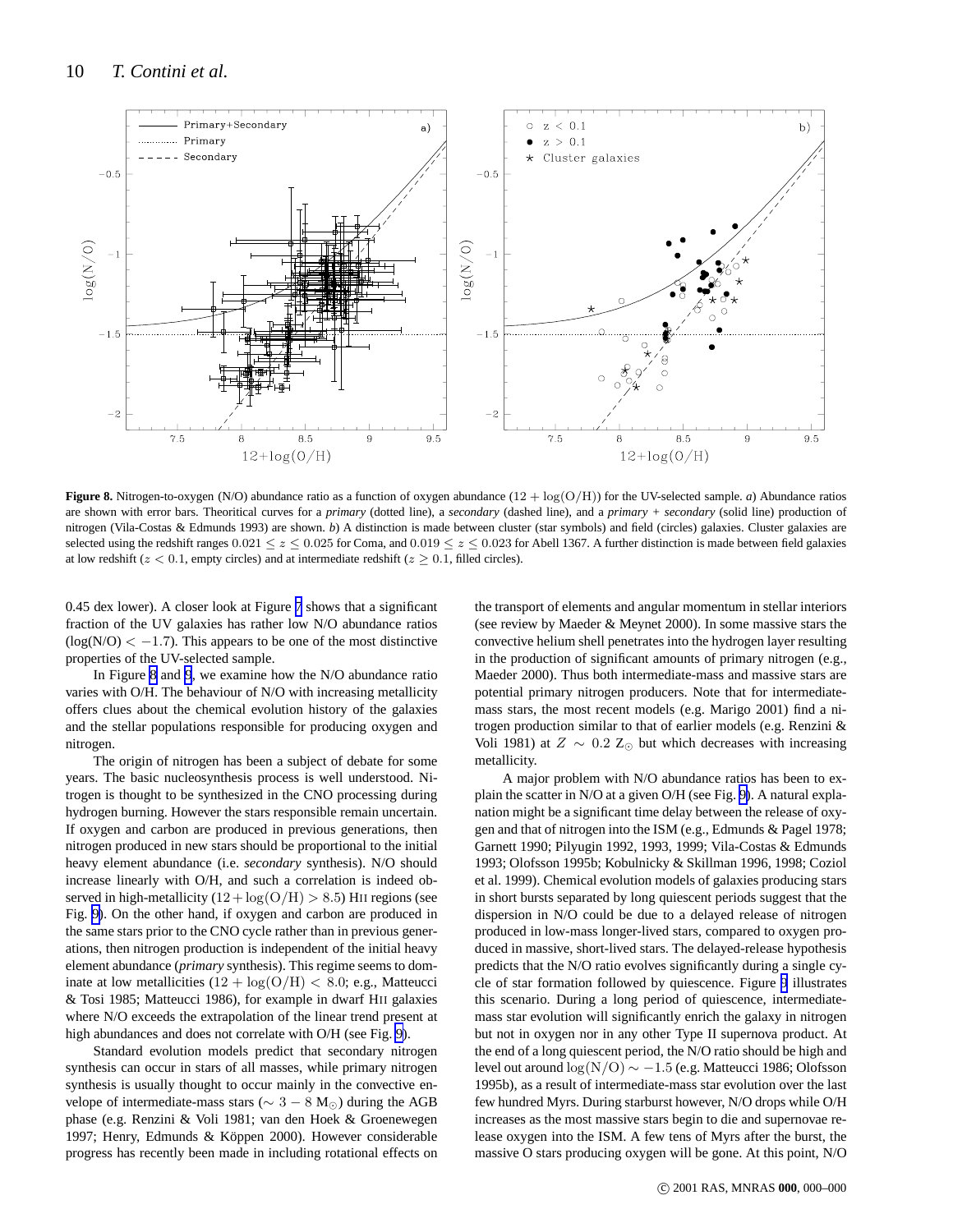<span id="page-10-0"></span>

**Figure 9.** *a*) N/O versus  $12 + \log(O/H)$  for the UV-selected galaxies (squares) and various comparison samples: Starburst Nucleus Galaxies (dot – short dash line) selected in the optical (Contini et al. 1998; Considère et al. 2000) or in the far-infrared (Veilleux et al. 1995), HII galaxies (short dash – long dash line; Kobulnicky & Skillman 1996; Izotov & Thuan 1999), and a small sample of emission-line galaxies at intermediate redshift (stars; Kobulnicky & Zaritsky 1999). Empty squares denote UV-selected galaxies with two optical counterparts. Abundances ratios for the Sun, the LMC and the SMC are also indicated. *b*) Evolution model of N/O versus  $12 + \log(O/H)$  assuming a sequence of starbursts separated by quiescent periods (see also Garnett 1990; Coziol et al. 1999). This scenario assumes that each burst first produces oxygen enrichment due to massive star evolution on short time-scales ( $\tau \sim 10$  Myrs), followed by significant nitrogen enrichment on longer time-scales ( $\tau > 100$  Myrs) due to intermediate-mass star evolution (see text for details).

should be minimal, with a value roughly limited by the yields of O and secondary N from the massive stars. Then N/O will rise again as intermediate-mass stars begin to contribute to the primary and secondary production of nitrogen, approaching a maximum value limited by the yields of N and O from all stars. A galaxy undergoing successive starbursts will thus oscillate between these two limits of N/O.

The vectors in Fig. 9 illustrate this evolution for a galaxy with an initial mass  $10^8$  M⊙, an initial metallicity  $Z \sim 0.02$  Z<sub>☉</sub>, and  $log(N/O) \sim -1.5$ , which converts 1% of its mass into massive stars (see Garnett 1990). Massive star evolution quickly moves the galaxy towards the lower right corner of the diagram. Ejection of nitrogen from intermediate-mass stars then increases N/O at constant O/H when the starburst has faded. A second burst moves the galaxy back towards the lower right corner, although to a lesser extent because of the higher abundance in the ISM. In this picture, the N/O ratio can be used as a "clock" to determine the time since the last major episode of star formation. The delayed-release hypothesis predicts that galaxies with high N/O ratios experienced a succession of starbursts separated by rather long quiescent intervals, and are preferentially picked out during a quiescent phase. On the other hand galaxies with low N/O ratios would have undergone shorter quiescent phases and would be picked out at the end of a strong episode of star-formation, when high-mass stars release large amounts of O into the ISM, while N is still withheld in lowermass stars. *Most of the UV-selected galaxies seem to fit this latter evolutionary scenario.*

We can also investigate whether the chemical properties of UV-selected galaxies differ with environment – field galaxies vs. cluster galaxies – and with redshift – local galaxies ( $z \lesssim 0.1$ ) vs. intermediate-redshift galaxies ( $z \gtrsim 0.1$ ). In Figure [8b](#page-9-0) we differ-

entiate between cluster galaxies (selected using the redshift ranges  $0.021 \le z \le 0.025$  for Coma, and  $0.019 \le z \le 0.023$  for Abell 1367) and the remaining sample, assumed to be field galaxies. No striking trends emerge, although there may be a tendency for highmetallicity  $(12 + \log(O/H) > 8.7)$  cluster galaxies to have lower N/O abundance ratios than their field counterparts. We also distinguish between low ( $z < 0.1$ ) and intermediate redshift ( $z \ge 0.1$ ) field galaxies. The latter have relatively high oxygen abundances  $(12 + \log(O/H) > 8.5)$ , some of them showing abundance properties typical of SBNGs with rather high N/O abundance ratios  $(log(N/O) \gtrsim −1)$ . This could be due to a succession of starbursts over the last few Gyrs (e.g. Coziol et al. 1999; Contini et al. 2000). The fact that UV galaxies at higher redshift are more metal-rich objects is likely to be a selection effect arising from the well-known metallicity–luminosity relationship (see Sect. [5.2\)](#page-11-0).

Finally, we discuss two major sources of uncertainties in the delayed-release model. Firstly, the amount of gas and embedded metals lost by a galaxy due to supernova-driven superwinds is poorly constrained. If nitrogen is primary, then neither inflow of unprocessed gas nor outflow of enriched gas will affect the N/O ratio unless the outflow is different for nitrogen and oxygen (e.g. Pilyugin 1993; Marconi, Matteucci & Tosi 1994). If oxygen is predominantly synthesized in massive stars while nitrogen is produced in intermediate-mass stars, oxygen may be preferentially ejected during supernova explosions. If nitrogen is secondary, the N/O ratio is unaffected by any non-differential outflow, but can be affected by unprocessed gas inflow (Serrano & Peimbert 1983; Edmunds 1990; Köppen & Edmunds 1999).

Secondly, the time-scale for heavy element enrichment is still not well known. Since the nucleosynthetic products of massive stars require longer than  $\sim$  10 Myrs to mix with the surround-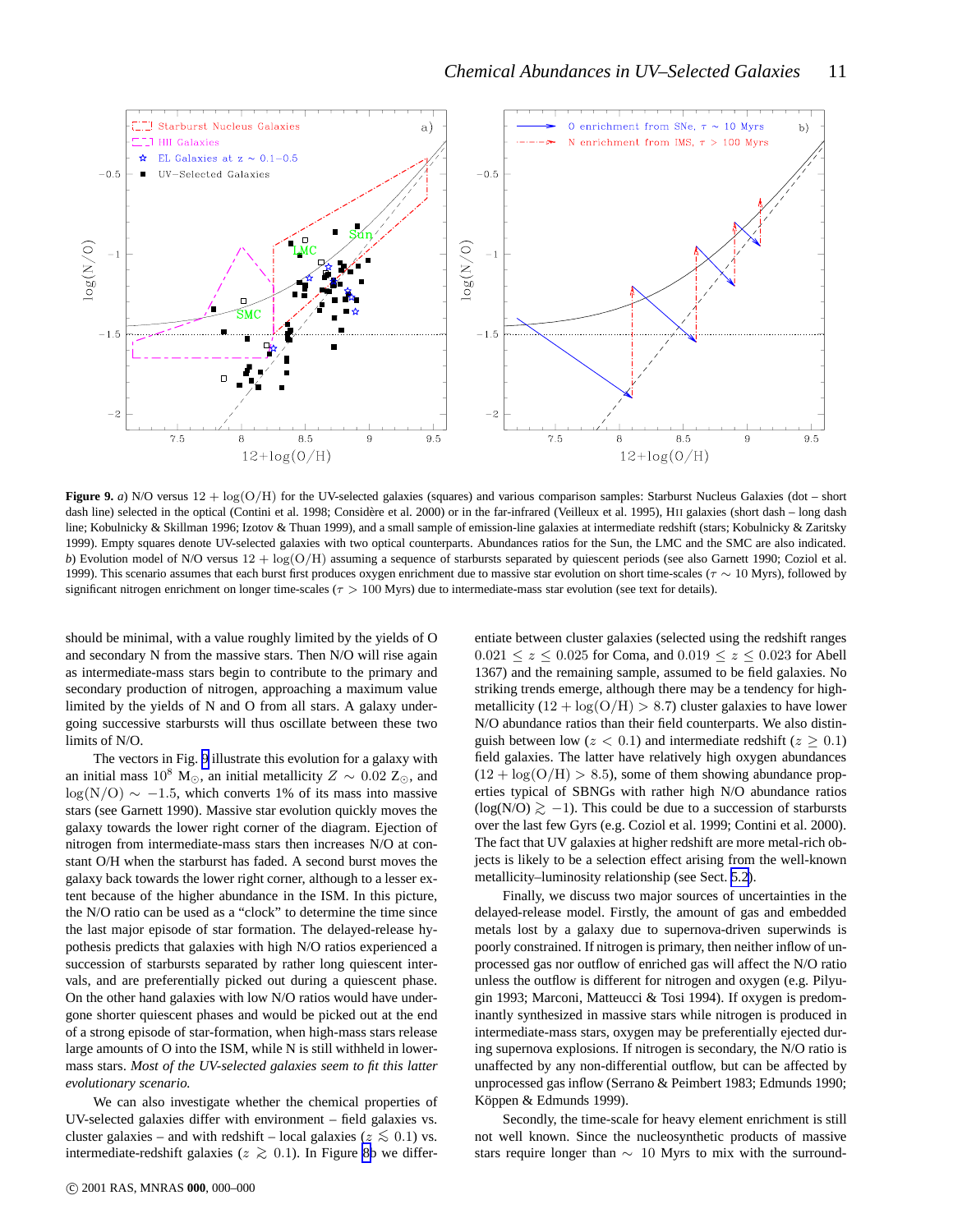<span id="page-11-0"></span>

Figure 10. *a*) Metallicity–luminosity relation for the UV-selected sample (squares) and for comparison samples of local, intermediate and high redshift galaxies. The solid line is a linear least-squares fit to local irregular and spiral galaxies (see Kobulnicky & Zaritsky 1999). The local star-forming galaxy samples are the same as in Fig. [9:](#page-10-0) HII galaxies (triangles) and SBNGs (circles). Two samples of intermediate-redshift galaxies (stars) are also shown for comparison: emission-line (EL) galaxies at  $z \sim 0.1 - 0.5$  (Kobulnicky & Zaritsky 1999), and luminous compact EL galaxies at  $z \sim 0.5 - 0.7$  (Hammer et al. 2001). The location of high-redshift ( $z \sim 3$ ) Lyman break galaxies is shown as a box encompassing the range of O/H and  $M_B$  derived for these objects (Pettini et al. 2001). The dashed line is a mean least-squares fit to the UV-selected and HII galaxies (correlation coefficient  $r = -0.74$ , rms = 0.26). The slope of this relation (=  $-0.173 \pm 0.01$ ) is very close to the one derived for local irregular and spirals galaxies (solid line). UV-selected and HII galaxies appear 2 – 3 mag brighter than local "normal" galaxies of similar metallicity as might be expected if a strong starburst has temporarily lowered their mass-to-light ratios. *b*) N/O abundance ratio as a function of absolute B-band magnitude for the UV-selected sample (squares) and the comparison samples (see Fig. [9](#page-10-0) for references). The dashed line is a mean least-squares fit to the UV-selected galaxies (correlation coefficient  $r = -0.56$ , rms = 0.21). The dotted line is a mean least-squares fit to the SBNGs and HII galaxies (correlation coefficient  $r = -0.79$ , rms = 0.22). These two relations have nearly the same slope ( $\sim -0.16$ ).

ing ISM (e.g., Tenorio-Tagle 1996; Kobulnicky & Skillman 1997), there will be some time lag  $(> 10$  Myrs) between supernova explosions and the appearance of fresh oxygen in the warm ionized gas. As long as this time lag is no longer than the lifetime of Nproducing stars (∼ some hundreds of Myrs), the N/O ratio may serve as a useful "clock" measuring the time elapsed since the last major burst of star formation. If however the time lag required for massive star ejecta to cool down and mix with the ISM is longer than a few  $10^8$  yr, then the N/O ratio is unlikely to reflect accurately the time since the most recent starburst accurately. One test of the "clock" hypothesis would be to determine star formation histories across a wide range of N/O abundance ratios. Unfortunately, most of the galaxies in Figure [9](#page-10-0) are too far away to directly investigate their star formation histories from stellar colour-magnitude diagrams.

## **5.2 Metallicity–luminosity relation**

We now study how the UV-selected galaxies compare with the fundamental galaxy scaling relation between luminosity and metallicity (e.g., Lequeux et al. 1979; Brodie & Huchra 1991; Skillman, Kennicutt, & Hodge 1989; Zaritsky, Kennicutt & Huchra 1994; Richer & McCall 1995; Jablonka, Martin & Arimoto 1996; Coziol et al. 1997, 1998). This relation, which extends over  $\sim 10$ magnitudes in luminosity and  $\sim$  2 dex in metallicity, presumably reflects the fundamental role that galaxy mass plays in the chemical enrichment of the interstellar medium. The metallicity-luminosity

relationship is usually attributed to the action of galactic superwinds; massive galaxies reach higher metallicities because they have deeper gravitational potentials better able to retain their gas against the building thermal pressures from supernovae, whereas low-mass systems eject their gas before high metallicities are attained (Larson 1974, De Young & Heckman 1994; Marlowe et al. 1995; MacLow & Ferrara 1999; Pilyugin & Ferrini 1998, 2000; Silich & Tenorio-Tagle 2001).

In Figure 10, the UV-selected sample is compared to i) local "normal" irregular and spiral galaxies, ii) nearby SBNGs and HII galaxies, and iii) samples of intermediate and high redshift galaxies. The absolute B-band magnitudes of the UV-selected galaxies span seven orders of magnitude, from  $M_{\rm B} \sim -15$  to  $-22$ , with an average value  $M_{\rm B} = -18.8$  (Fig. [1a](#page-2-0)). In Figure 10 we distinguish between UV galaxies with one (filled squares) or two (empty squares) optical counterparts. The solid line is a linear fit to the metallicity-luminosity relation for local "normal" irregular and spiral galaxies (see Kobulnicky & Zaritsky 1999). Figure 10 includes samples of nearby HII galaxies (Kobulnicky & Skillman 1996; Izotov & Thuan 1999) and SBNGs (Veilleux et al. 1995; Contini et al. 1998; Considère et al. 2000) discussed earlier. Absolute magnitudes for these were extracted from the LEDA database. Two samples of intermediate-redshift galaxies are also shown for comparison: emission-line galaxies at  $z \sim 0.1 - 0.5$  (Kobulnicky & Zaritsky 1999), and luminous compact emission-line galaxies at  $z \sim 0.5 - 0.7$  (Hammer et al. 2001). The location of high-redshift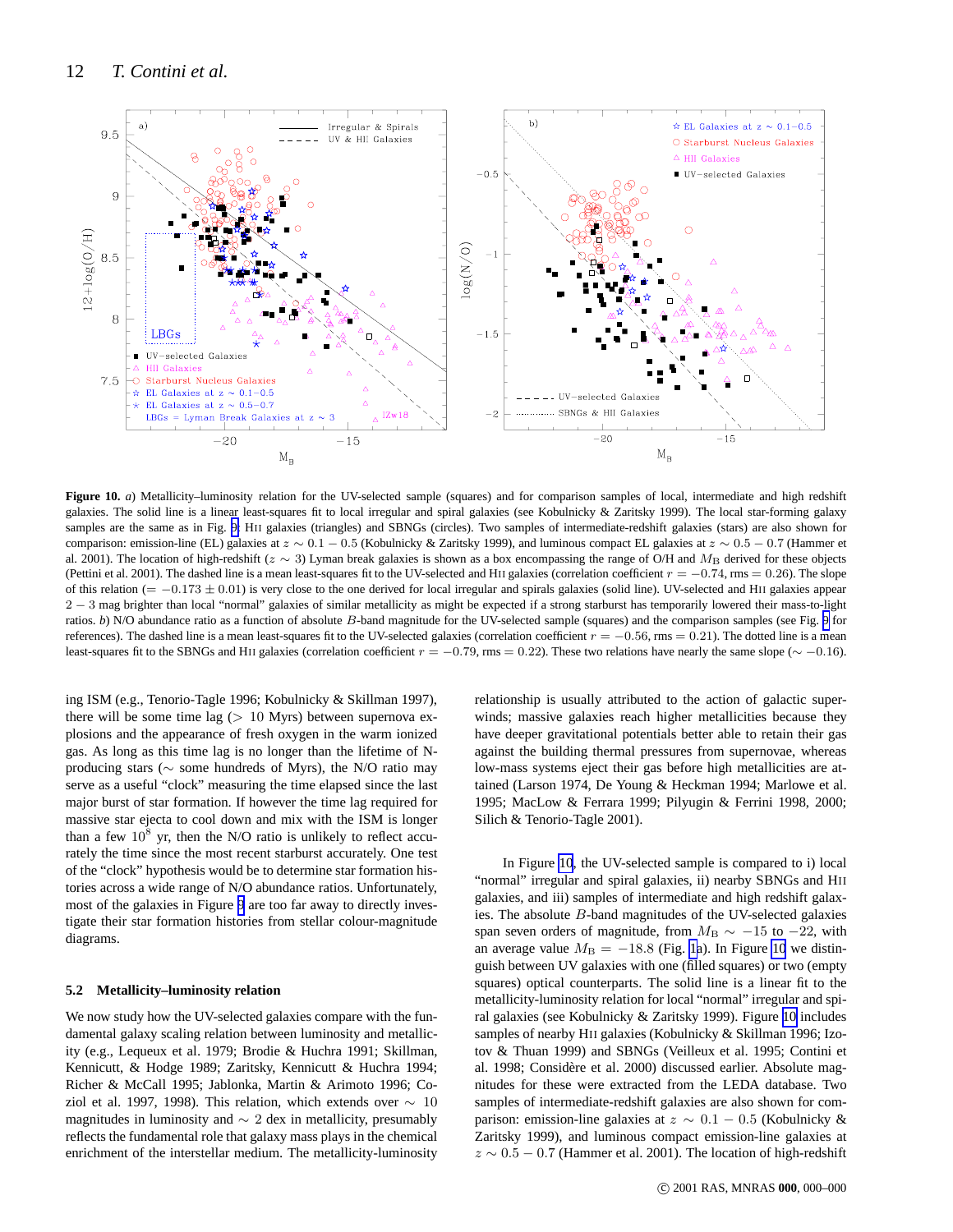<span id="page-12-0"></span>Figure [10](#page-11-0)a clearly shows that both UV-selected and HII galaxies systematically deviate from the metallicity-luminosity trend of local "normal" galaxies (solid line). A mean least-squares fit (dashed line) to the UV-selected and HII galaxies (obtained by fitting both samples independently and averaging the results) yields:

$$
12 + \log(O/H) = -0.173(\pm 0.01)MB + 5.195(\pm 0.177),
$$
 (5)

with a correlation coefficient  $r = -0.74$ , and a rms deviation of 0.26. It is interesting to note that the slope of this relation is similar to the one derived for local "normal" galaxies. UV-selected and HII galaxies thus appear  $2 - 3$  mag brighter than "normal" galaxies of similar metallicity, as might be expected if a strong starburst has temporarily lowered their mass-to-light ratios. Note however that the departure of UV-selected galaxies from the metallicityluminosity trend of local "normal" galaxies decreases with absolute magnitudes. Luminous ( $M_B \sim -20$ ) UV-selected galaxies behave like low-metallicity SBNGs ( $Z \lesssim Z_{\odot}$ ), which altogether do not follow the metallicity-luminosity relation. This could be understood in the context of accretion of residual outlying gas and/or small gasrich galaxies. Following Struck-Marcell's (1981) models, accretion of more gas than stars will result in a steepening of the metallicityluminosity relation, explaining the behaviour of SBNGs and massive galaxies in general.

In Figure [10](#page-11-0)a, we also show the locus of intermediate  $(z < 1)$ and high ( $z \sim 3$ ) redshift objects. Whereas emission-line galaxies with redshifts between 0.1 and 0.5 follow the metallicityluminosity relation of "normal" galaxies, there is a clear deviation for luminous and compact emission-line galaxies at higher redshift ( $z \sim 0.5 - 0.7$ ). The latter objects better fit the metallicityluminosity relation derived for UV-selected and HII galaxies. Hammer et al. (2001) argue that these objects could be the progenitors of present-day spiral bulges. The deviation is even stronger for LBGs at z ∼ 3. Even allowing for uncertainties in the determination of O/H and  $M_B$ , LBGs fall well below the metallicity-luminosity relation of "normal" local galaxies and have much lower abundances than expected from this relation given their luminosities. The most obvious interpretation (Pettini et al. 2001) is that LBGs have massto-light ratios significantly lower than those of present-day "normal" galaxies.

Figure [10](#page-11-0)b shows the relation between N/O abundance ratio and absolute blue magnitude for the UV-selected and the comparison samples. Although the dispersion is higher than for the metallicity-luminosity relation, there is a clear correlation between  $log(N/O)$  and  $M<sub>B</sub>$ . A mean least-squares fit (dashed line) to the UV-selected galaxies yields:

$$
log(N/O) = -0.166(\pm 0.02)M_B - 4.472(\pm 0.275),
$$
 (6)

with a correlation coefficient  $r = -0.56$ , and a rms deviation of 0.21. A similar relationship appears if we merge together the samples of SBNGs and HII galaxies. A mean least-squares fit (dotted line) to these nearby star-forming galaxies yields:

$$
log(N/O) = -0.156(\pm 0.01)MB - 3.897(\pm 0.150),
$$
 (7)

with a correlation coefficient  $r = -0.79$ , and a rms deviation of 0.22. It is interesting that these relations have nearly the same slope with a shift of  $\sim 2 - 3$  mag in  $M_B$  or  $\sim 0.4$  dex in log(N/O). The rather low N/O abundance ratios in UV-selected galaxies compared with other star-forming galaxies is obvious in this plot. This supports the interpretation of the delayed-release model explained in section [5.1](#page-8-0). We are witnessing UV-selected galaxies at a special

stage of their evolution, just at the end of a powerful starburst which has suddenly enriched the ISM in oxygen and temporarily lowered their mass-to-light ratios. The fact that WR stars are not detected in the spectrum of UV-selected galaxies with low N/O values is another indication that the starburst is not young (age  $\geq 10$  Myr) in these objects. On the other hand, the only galaxy with detected WR stars (see section [3.3](#page-4-0)), i.e. experiencing a rather young starburst, shows a high N/O abundance ratio (log(N/O)  $\sim -1.3$ ).

#### **6 CONCLUSIONS**

We examined the chemical properties of a sample of UV-selected intermediate-redshift ( $0 \le z \le 0.4$ ) galaxies in the context of their physical nature and star formation history. Our sample consists of 68 galaxies with heavy element abundance ratios, UV and CCD B-band photometry. The main results are the following:

• Diagnostics based on emission-line ratios show that *all* but one of the galaxies in our sample are powered by hot, young stars rather than by an AGN.

• Massive WR stars, indicating the presence of a very young starburst, are detected in only one UV galaxy. In particular, no WR spectral features were identified in the spectrum of galaxies with extreme UV-optical colours, refuting the claim that these hot stars could be responsible for this UV excess (Brown et al. 2000).

• UV-selected galaxies span a wide range of oxygen abundances, from  $\sim 0.1$  to 1 Z<sub>⊙</sub>. They are intermediate between lowmass HII galaxies and massive starburst nuclei, with no significant distinction between cluster and field galaxies.

• At a given oxygen abundance, the majority of the sample shows rather low N/O abundance ratios compared to other local samples of star-forming galaxies, such as HII galaxies at low metallicities and SBNGs at higher metallicities. This is one of the most striking chemical properties of the UV-selected galaxies, allowing us to constrain their evolutionary stage in a new independent way (see below).

• Like HII galaxies, UV-selected galaxies systematically deviate from the usual metallicity-luminosity relation. At a given metallicity they appear to be 2-3 magnitudes brighter than "normal" quiescent galaxies.

We examined the above results in the context of the "delayedrelease" chemical evolution model. According to this model, most of the UV-selected galaxies recently experienced a powerful burst of star formation which temporarily lowered both their mass-tolight and N/O ratios. At this stage, intermediate-mass stars did not have enough time to evolve and release nitrogen, while the most massive stars have died and released their newly synthesized oxygen into the ISM through Type II supernova explosions. A significant number of massive stars must nevertheless still be present to account for the observed strong  $H\alpha$  emission lines (S2000).

If local UV galaxies represent scaled-down versions of the similarly UV-selected massive high-redshift LBGs, the present sample can be used to better understand the physical properties of these primordial galaxies. More quantitative chemical evolution modeling of these UV galaxies' star formation history has been performed (Mouhcine & Contini 2001). Better quality spectra, nearinfrared photometry as well as morphological informations should provide us with complementary observational constraints to probe deeper into the role of starbursts in galaxy formation and evolution.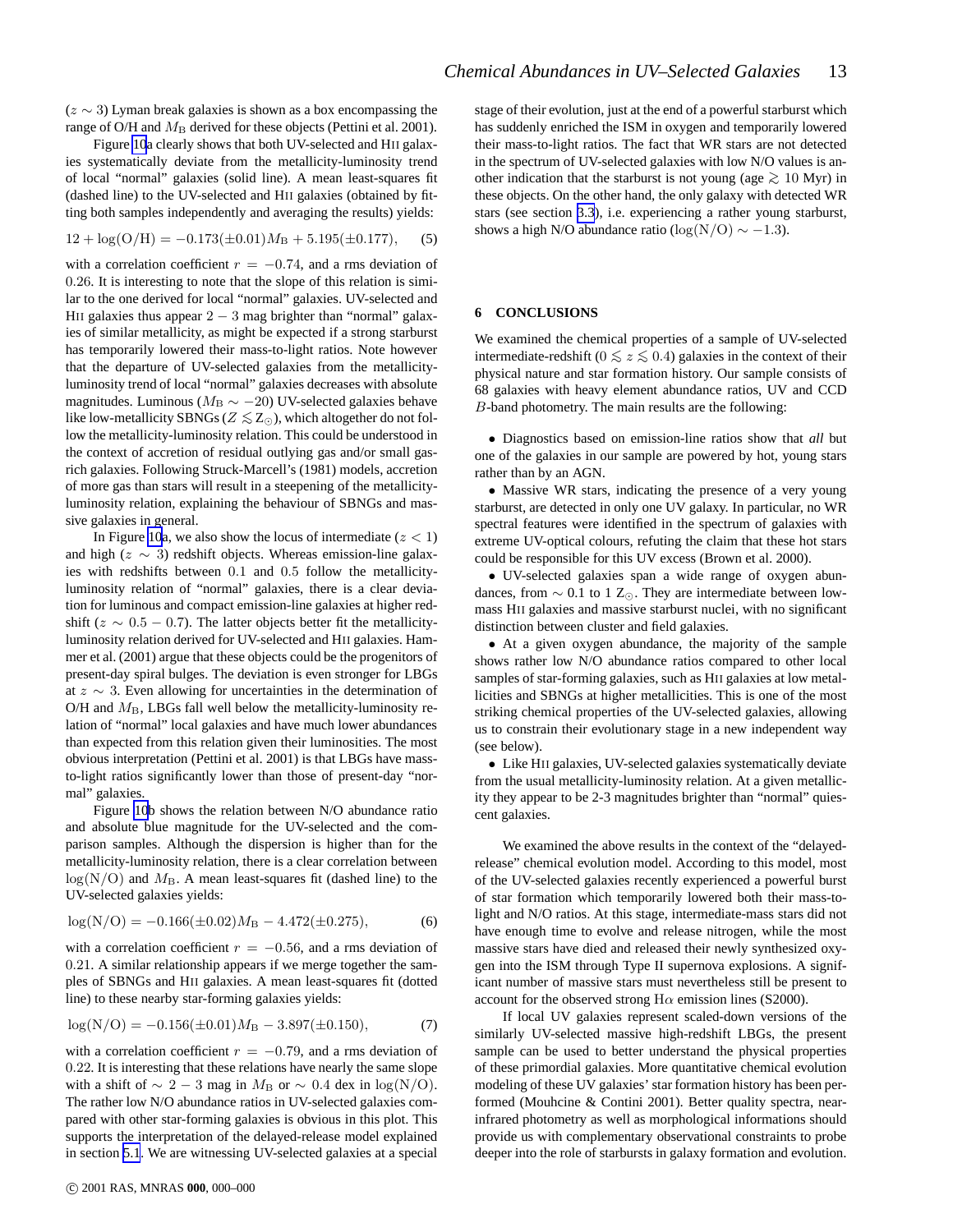## **ACKNOWLEDGMENTS**

We thank R. Coziol, J. Köppen, A. Lançon, M. Mouhcine, and M. Pettini for very fruitful discussions and useful suggestions. T.C. and M.T. warmly acknowledge the hospitality of the Instituto National de Astrofisica Optica y Electronica (INAOE), Mexico, during the 2000 Guillermo Haro International Program for Advanced Studies in Astrophysics, during which this work was initiated.

## **REFERENCES**

- Alloin D., Collin-Souffrin S., Joly M., Vigroux, L., 1979, A&A, 78, 200
- Brodie J. P., Huchra J. P., 1991, ApJ, 379, 157
- Brown W. R., Kenyon S. J., Geller M. J., Fabricant D. G., 2000, ApJ, 540, L83
- Calzetti D., 1997, AJ, 113, 162
- Carollo C. M., Lilly S. J., 2001, ApJ, 548, L153
- Cole S., Lacey C. G., Baugh C. M., Frenk C. S., 2000, MNRAS, 319, 168
- Considère S., Coziol R., Contini T., Davoust, E., 2000, A&A, 356, 89
- Conti P. S., 1991, ApJ, 377, 115
- Conti P. S., Leitherer C., Vacca W. D., 1996, ApJ, 461, L87
- Contini T., Considère S., Davoust E., 1998, A&AS, 130, 285
- Contini T., Coziol R., Considère S., Davoust E., Reyes R. E. C., 2000, in "Building Galaxies: From the Primordial Universe to the Present", 34th Moriond M[eeting, F. Hammer et al. \(Editions Frontieres\), p.](http://arxiv.org/abs/astro-ph/9812410) 229 (astroph/9812410)
- Contini T., Davoust E., Considère S., 1995, A&A, 303, 440
- Coziol R., Contini T., Davoust E., Considère S., 1997, ApJ, 481, L67
- Coziol R., Contini T., Davoust E., Considère S., 1998, ASP Conf. Ser. 147: Abundance Profiles: Diagnostic Tools for Galaxy History, p. 219
- Coziol R., Reyes R. E. C., Considère S., Davoust E., Contini T., 1999, A&A, 345, 733
- De Young D. S., Heckman T. M., 1994, ApJ, 431, 598
- Dopita M. A., Evans I. N., 1986, ApJ, 307, 431
- Dopita M. A., Kewley L. J., Heisler C. A., Sutherland R. S., 2000, ApJ, 542, 224
- Edmunds M. G., 1990, MNRAS, 246, 678
- Edmunds M. G., Pagel B. E. J., 1978, MNRAS, 185, 77
- Edmunds M. G., Pagel B. E. J., 1984, MNRAS, 211, 507
- Franx M., Illingworth G. D., Kelson D. D., van Dokkum P. G., Tran K., 1997, ApJ, 486, L75
- Garnett D. R., 1990, ApJ, 363, 142
- Gonz´alez Delgado R. M., Leitherer C., Heckman T. M., 1999, ApJS, 125, 489
- Guseva N. G., Izotov Y. I., Thuan T. X., 2000, ApJ, 531, 776
- Hammer F., Gruel N., Thuan T. X., Flores H., Infante L., 2001, ApJ, 550, 570
- Heckman T. M., Robert C., Leitherer C., Garnett D. R., van der Rydt F., 1998, ApJ, 503, 646
- Henry R. B. C., Edmunds M. G., Köppen J., 2000, ApJ, 541, 660
- Izotov Y. I., Thuan T. X., 1998, ApJ, 500, 188
- Izotov Y. I., Thuan T. X., 1999, ApJ, 511, 639
- Izotov Y. I., Thuan T. X., Lipovetsky V. A., 1994, ApJ, 435, 647
- Izotov Y. I., Thuan T. X., Lipovetsky V. A., 1997, ApJS, 108, 1
- Jablonka P., Martin P., Arimoto N., 1996, AJ, 112, 1415
- Kewley L. J., Heisler C. A., Dopita M. A., Lumsden S., 2001, ApJS, 132, 37
- Kauffmann G., Charlot S., 1998, MNRAS, 294, 705
- Kauffmann G., [Charlot S., Balogh M. L., 2001, Apj in press \(](http://arxiv.org/abs/astro-ph/0103130)astroph/0103130)
- Kobulnicky H. A., Kennicutt R. C., Pizagno J. L., 1999, ApJ, 514, 544
- Kobulnicky H. A., Koo D. C., 2000, ApJ, 545, 712
- Kobulnicky H. A., Skillman E. D., 1996, ApJ, 471, 211
- Kobulnicky H. A., Skillman E. D., 1997, ApJ, 489, 636
- Kobulnicky H. A., Skillman E. D., 1998, ApJ, 497, 601
- Kobulnicky H. A., Zaritsky D., 1999, ApJ, 511, 118
- Köppen J., Edmunds M. G., 1999, MNRAS, 306, 317
- Kunth D., Mas-Hesse J. M., Terlevich E., Terlevich R., Lequeux J., Fall S. M., 1998, A&A, 334, 11
- Larson R. B., 1974, MNRAS, 169, 229
- Leitherer C., et al., 1999, ApJS, 123, 3
- Lequeux J., Rayo J. F., Serrano A., Peimbert M., Torres-Peimbert S., 1979, A&A, 80, 155
- Lilly S. J., Le Fevre O., Crampton D., Hammer F., Tresse L., 1995, ApJ, 455, 50
- Lowenthal J. D., et al., 1997, ApJ, 481, 673
- Mac Low M., Ferrara A., 1999, ApJ, 513, 142
- Madau P., Pozzetti L., Dickinson M., 1998, ApJ, 498, 106
- Maeder A., 2000, New Astronomy Review, 44, 291
- Maeder A., Meynet G., 1994, A&A, 287, 803
- Maeder A., Meynet G., 2000, ARA&A, 38, 143
- Marigo P., 2001, A&A, 370, 194
- Marconi G., Matteucci F., Tosi M., 1994, MNRAS, 270, 35
- Marlowe A. T., Heckman T. M., Wyse R. F. G., Schommer R., 1995, ApJ, 438, 563
- Matteucci F., 1986, MNRAS, 221, 911
- Matteucci F., Tosi M., 1985, MNRAS, 217, 391
- McCall M. L., Rybski P. M., Shields G. A. 1985, ApJS, 57, 1
- McGaugh S. S., 1991, ApJ, 380, 140
- McGaugh S. S., 1994, ApJ, 426, 135
- Meurer G. R., Heckman T. M., Calzetti D., 1999, ApJ, 521, 64
- Meurer G. R., Heckman T. M., Lehnert M. D., Leitherer C., Lowenthal J., 1997, AJ, 114, 54
- Meynet G., 1995, A&A, 298, 767
- Milliard B., Donas J., Laget M., Armand C., Vuillemin A., 1992, A&A, 257, 24
- Mouhcine M., Contini T., 2001, A&A, submitted
- Olofsson K., 1995a, A&AS, 111, 57
- Olofsson K., 1995b, A&A, 293, 652
- Osterbrock D. E., 1989, Astrophysics of Gaseous Nebulae and Active Galactic Nuclei, University Science Books:Mill Valley CA
- Pagel B. E. J., Edmunds M. G., Blackwell D. E., Chun M. S., & Smith G., 1979, MNRAS, 189, 95
- Pagel B. E. J., Edmunds M. G., Smith G., 1980, MNRAS, 193, 219
- Pagel B. E. J., Simonson E. A., Terlevich R. J., Edmunds M. G., 1992, MNRAS, 255, 325
- Papovich C., [Dickinson M., Ferguson H. C., 2001, ApJ in press](http://arxiv.org/abs/astro-ph/0105087) (astroph/0105087)
- Pettini M., Kellogg M., Steidel C. C., Dickinson M., Adelberger K. L., Giavalisco M., 1998, ApJ, 508, 539
- Pettini M., Shapley A. E., Steidel C. C., Cuby J.-G., Dickinson M., Moorwood A. F. M., Adelberger K. L., Giavalisco M., 2001, ApJ, in press [\(astro-ph/0102456](http://arxiv.org/abs/astro-ph/0102456))
- Pilyugin L. S., 1992, A&A, 260, 58
- Pilyugin L. S., 1993, A&A, 277, 42
- Pilyugin L. S., 1999, A&A, 346, 428
- Pilyugin L. S., 2000, A&A, 362, 325
- Pilyugin L. S., 2001, A&A, 369, 594
- Pilyugin L. S., Ferrini F., 1998, A&A, 336, 103
- Pilyugin L. S., Ferrini F., 2000, A&A, 354, 874
- Popescu C. C., Hopp U., 2000, A&AS, 142, 247
- Renzini A., Voli M., 1981, A&A, 94, 175
- Richer M. G., McCall M. L., 1995, ApJ, 445, 642
- Schaerer D., Contini T., Kunth D., 1999, A&A, 341, 399
- Schaerer D., Contini T., Pindao M., 1999, A&AS, 136, 35
- Schaerer D., Guseva N. G., Izotov Y. I., Thuan T. X., 2000, A&A, 362, 53
- Schaerer D., Vacca W. D., 1998, ApJ, 497, 618
- Seaton M. J., 1979, MNRAS, 187, 73P
- Serrano A., Peimbert M., 1983, Revista Mexicana de Astronomia y Astrofisica, 8, 117
- Silich S., Tenorio-Tagle G., 2001, ApJ, 552, 91
- Skillman E. D., 1989, ApJ, 347, 883
- Skillman E. D., Kennicutt R. C., Hodge P., 1989, ApJ, 347, 875
- Somerville R. S., Primack J. R., Faber S. M., 2001, MNRAS, 320, 504

c 2001 RAS, MNRAS **000**, 000–000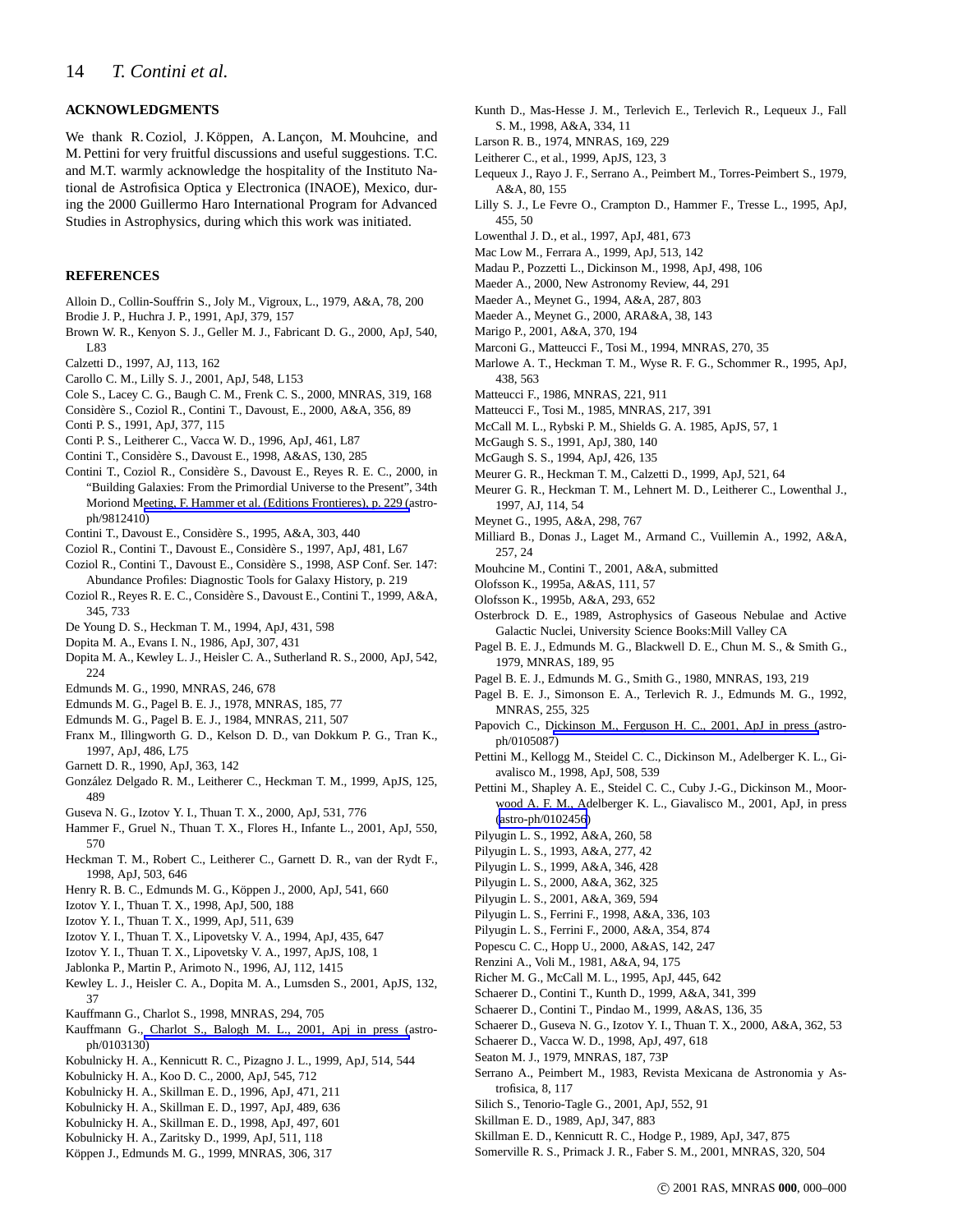- Steidel C. C., Giavalisco M., Pettini M., Dickinson M., Adelberger K. L., 1996, ApJ, 462, L17
- Steidel C. C., Adelberger K. L., Giavalisco M., Dickinson M., Pettini M., 1999, ApJ, 519, 1
- Struck-Marcell C., 1981, MNRAS, 197, 487
- Sullivan M., Treyer M. A., Ellis R. S., Bridges T. J., Milliard B., Donas J., 2000, MNRAS, 312, 442
- Sullivan M., Mobasher B., Chan B., Cram L., Ellis R., Treyer M., Hopkins, A., 2001, ApJ, 558, 72
- Telles E., Terlevich R., 1997, MNRAS, 286, 183
- Tenorio-Tagle G., 1996, AJ, 111, 1641
- Thurston T. R., Edmunds M. G., Henry R. B. C., 1996, MNRAS, 283, 990
- Treyer M. A., Ellis R. S., Milliard B., Donas J., Bridges T. J., 1998, MN-RAS, 300, 303
- Vacca W. D., Conti P. S., 1992, ApJ, 401, 543
- van den Hoek L. B., Groenewegen M. A. T., 1997, A&AS, 123, 305
- van Zee L., Salzer J. J., Haynes M. P., O'Donoghue A. A., Balonek T. J., 1998, AJ, 116, 2805
- Veilleux S., Osterbrock D. E., 1987, ApJS, 63, 295
- Veilleux S., Kim D., Sanders D. B., Mazzarella J. M., Soifer B. T., 1995, ApJS, 98, 171
- Vila Costas M. B., Edmunds M. G., 1993, MNRAS, 265, 199
- Williams R. E. et al., 1996, AJ, 112, 1335
- Zaritsky D., Kennicutt R. C., Huchra J. P., 1994, ApJ, 420, 87

This paper has been produced using the Royal Astronomical Society/Blackwell Science L'TEX style file.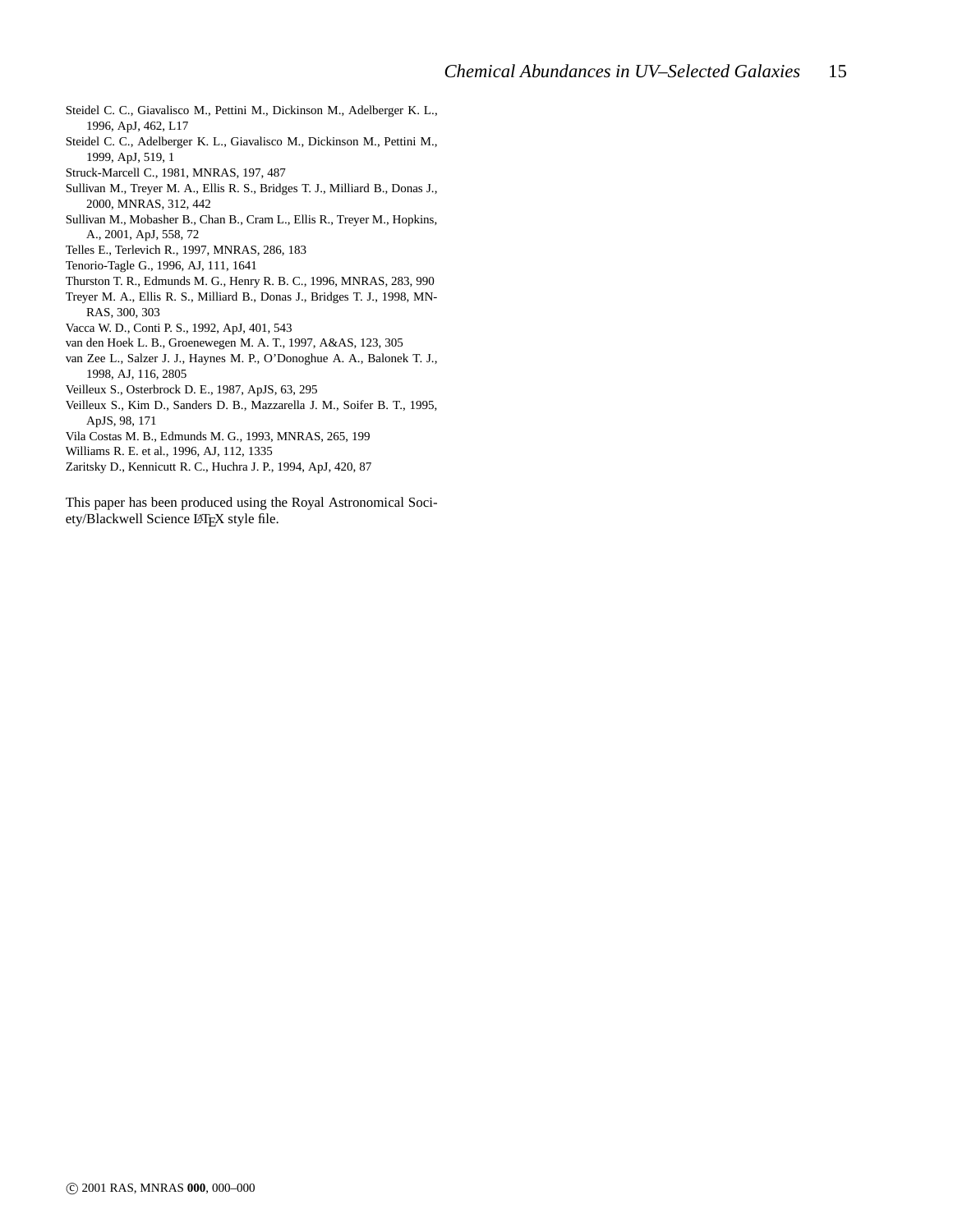<span id="page-15-0"></span>Table 2. The sample of UV-selected galaxies with measurements of chemical abundances. Column 1 gives an ID number, columns 2 and 3 give the optical position (RA and DEC, 1950) of the objects. Column 4 indicates the number of optical counterparts (OC) on the POSS plates within 10′′. Columns 5 to 10 list emission-line ratios used for standard diagnostic diagrams or as abundance indicators (see text for details). Column 11 indicates if the object lies on the *lower* (L) or on the *upper* (U) branch of the O/H vs.  $R_{23}$  relationship, or falls in the turnaround region (?). Columns 12 and 13 give the oxygen abundance, 12 + log(O/H), derived from the empirical calibrations (McGaugh 1991), on the *lower* and on the *upper* branch respectively.

| $\#$             | RA (1950)                  | DEC (1950)                     | ОC                           | [O III]/[O II]                       | $[O III/H$ $\beta$                  | [NII]/ $H\alpha$                     | $[SII]/H\alpha$  | [N II]/[O II]                        | $log(R_{23})$                      |                               | $O/H_L$      | $O/H_{\text{U}}$ |
|------------------|----------------------------|--------------------------------|------------------------------|--------------------------------------|-------------------------------------|--------------------------------------|------------------|--------------------------------------|------------------------------------|-------------------------------|--------------|------------------|
| (1)              | (2)                        | (3)                            | (4)                          | (5)                                  | (6)                                 | (7)                                  | (8)              | (9)                                  | (10)                               | (11)                          | (12)         | (13)             |
| $\mathbf{1}$     | 13:06:32.16                | $+29:48:38.2$                  | $\,1\,$                      | $-0.85 \pm 0.19$                     | $-0.70 \pm 0.20$                    | $-0.56 \pm 0.10$                     | $-0.83 \pm 0.10$ | $-0.25 \pm 0.10$                     | $0.25 \pm 0.15$                    | U                             | 7.49         | 8.99             |
| $\boldsymbol{2}$ | 13:06:46.29                | $+29:43:37.9$                  | $\mathbf{1}$                 | $-0.42 \pm 0.25$                     | $0.08 \pm 0.25$                     | $-1.00 \pm 0.07$                     | $-0.30 \pm 0.08$ | $-1.04 \pm 0.07$                     | $0.64 \pm 0.17$                    | U                             | 7.94         | 8.72             |
| 3                | 13:06:50.23                | $+29:40:26.7$                  | $\overline{c}$               | $-1.34 \pm 0.26$                     | $-0.83 \pm 0.34$                    | $-0.39 \pm 0.32$                     |                  | $-0.45 \pm 0.30$                     | $0.55 \pm 0.22$                    | U                             | 8.05         | 8.77             |
| $\overline{4}$   | 13:06:30.66                | $+29:39:30.4$                  | $\mathbf{1}$                 | $-0.41 \pm 0.18$                     | $0.32 \pm 0.25$                     | $-0.31 \pm 0.26$                     |                  | $-0.59 \pm 0.25$                     | $0.91 \pm 0.26$                    | U                             | 8.35         | 8.39             |
| 5                | 13:06:07.74                | $+29:44:40.2$                  | $\mathbf{1}$                 | $0.03 \pm 0.03$                      | $0.52 \pm 0.04$                     | $-1.43 \pm 0.20$                     | $-0.97 \pm 0.05$ | $-1.46 \pm 0.20$                     | $0.87 \pm 0.03$                    | L                             | 8.13         | 8.51             |
| 6                | 13:06:07.65                | $+29:36:35.6$                  | $\mathbf{1}$                 | $-1.03 \pm 0.24$                     | $-0.42 \pm 0.24$                    | $-0.45 \pm 0.21$                     | $-0.35 \pm 0.19$ | $-0.61 \pm 0.22$                     | $0.66 \pm 0.17$                    | U                             | 8.15         | 8.66             |
| $\tau$           | 13:07:05.26                | $+29:11:28.8$                  | $\overline{c}$               | $-0.32 \pm 0.04$                     | $0.31 \pm 0.06$                     | $-1.00 \pm 0.11$                     | $-0.49 \pm 0.05$ | $-1.18 \pm 0.11$                     | $0.84 \pm 0.05$                    | L                             | 8.20         | 8.50             |
| $\,$ 8 $\,$      | 13:05:00.02                | $+29:40:04.3$                  | $\mathbf{1}$                 | $0.06 \pm 0.03$                      | $0.62 \pm 0.03$                     | $-1.42 \pm 0.11$                     | $-0.77 \pm 0.03$ | $-1.53 \pm 0.11$                     | $0.97 \pm 0.02$                    | L                             | 8.31         | 8.37             |
| 9                | 13:03:49.57                | $+29:58:56.5$                  | $\mathbf{1}$                 | $-1.14 \pm 0.45$                     | $-0.64 \pm 0.46$                    | $-0.81 \pm 0.40$                     |                  | $-0.87 \pm 0.37$                     | $0.54 \pm 0.32$                    | U                             | 8.03         | 8.78             |
| 10               | 13:06:48.52                | $+29:02:35.2$                  | $\mathbf{1}$                 | $-0.18 \pm 0.06$                     | $0.42 \pm 0.10$                     | $-1.12 \pm 0.37$                     |                  | $-1.26 \pm 0.37$                     | $0.89 \pm 0.09$                    | L                             | 8.22         | 8.46             |
| 11               | 13:04:13.54                | $+29:39:51.1$                  | $\boldsymbol{2}$             | $0.20 \pm 0.06$                      | $0.54 \pm 0.12$                     | $-1.02 \pm 0.22$                     |                  | $-0.90 \pm 0.22$                     | $0.84 \pm 0.07$                    | L                             | 8.02         | 8.57             |
| 12               | 13:05:40.80                | $+29:14:43.1$                  | $\mathbf{1}$                 | $-0.64 \pm 0.74$                     | $0.13 \pm 0.82$                     | $-0.91 \pm 0.82$                     | $-0.59 \pm 0.74$ | $-1.23 \pm 0.80$                     | $0.88 \pm 0.61$                    | $\overline{?}$                | 8.37         | 8.40             |
| 13               | 13:04:37.54                | $+29:29:21.4$                  | $\mathbf{1}$                 | $-0.61 \pm 0.08$                     | $-0.33 \pm 0.09$                    | $-0.30 \pm 0.05$                     | $-0.32 \pm 0.04$ | $-0.13 \pm 0.05$                     | $0.41 \pm 0.06$                    | U                             | 7.65         | 8.90             |
| 14               | 13:03:37.14                | $+29:44:00.2$                  | $\mathbf{1}$                 | $-0.79 \pm 0.17$                     | $-0.05 \pm 0.20$                    | $-0.49 \pm 0.17$                     | $-0.29 \pm 0.14$ | $-0.78 \pm 0.17$                     | $0.83 \pm 0.16$                    | U                             | 8.33         | 8.45             |
| 15               | 13:03:48.44                | $+29:40:05.1$                  | $\mathbf{1}$                 | $-0.13 \pm 0.03$                     | $0.27 \pm 0.04$                     | $-0.81 \pm 0.05$                     | $-0.52 \pm 0.03$ | $-0.75 \pm 0.05$                     | $0.71 \pm 0.04$                    | U                             | 7.89         | 8.69             |
| 16               | 13:06:11.39                | $+29:00:41.8$                  | $\mathbf{1}$                 | $-0.44 \pm 0.16$                     | $-0.05 \pm 0.26$                    | $-0.49 \pm 0.17$                     | $-0.25 \pm 0.15$ | $-0.48 \pm 0.17$                     | $0.56 \pm 0.26$                    | U                             | 7.80         | 8.80             |
| 17               | 13:05:55.86                | $+29:02:53.4$                  | $\mathbf{1}$                 | $-0.19 \pm 0.05$                     | $0.50 \pm 0.06$                     | $-1.20 \pm 0.11$                     | $-0.60 \pm 0.07$ | $-1.43 \pm 0.11$                     | $0.96 \pm 0.04$                    | L                             | 8.35         | 8.35             |
| 18               | 13:02:53.21                | $+29:51:18.0$                  | $\mathbf{1}$                 | $-0.31 \pm 0.07$                     | $0.22 \pm 0.11$                     | $-1.21 \pm 0.06$                     | $-0.83 \pm 0.12$ | $-1.28 \pm 0.06$                     | $0.76 \pm 0.09$                    | L                             | 8.05         | 8.61             |
| 19               | 13:02:43.94                | $+29:52:15.3$                  | $\,1\,$                      | $-0.47 \pm 0.07$                     | $0.09 \pm 0.10$                     | $-0.64 \pm 0.11$                     |                  | $-0.75 \pm 0.10$                     | $0.73 \pm 0.06$                    | U                             | 8.06         | 8.63             |
| 20               | 13:05:30.34                | $+29:03:16.3$                  | $\overline{c}$               | $-0.47 \pm 0.11$                     | $0.07 \pm 0.13$                     | $-0.54 \pm 0.09$                     |                  | $-0.63 \pm 0.09$                     | $0.71 \pm 0.09$                    | U                             | 8.02         | 8.66             |
| 21               | 13:04:23.62                | $+29:15:48.9$                  | $\mathbf{1}$                 | $-0.47 \pm 0.09$                     | $0.20 \pm 0.09$                     | $-0.65 \pm 0.08$                     | $-0.17 \pm 0.08$ | $-0.87 \pm 0.09$                     | $0.84 \pm 0.08$                    | U                             | 8.23         | 8.49             |
| 22               | 13:03:28.24                | $+29:25:25.9$                  | $1\,$                        | $-0.70 \pm 0.14$                     | $-0.17 \pm 0.19$                    | $-0.58 \pm 0.13$                     |                  | $-0.65 \pm 0.13$                     | $0.63 \pm 0.12$                    | U                             | 7.99         | 8.72             |
| 23               | 13:02:00.66                | $+29:47:57.0$                  | $\mathbf{1}$                 | $-0.36 \pm 0.05$                     | $0.16 \pm 0.06$                     | $-0.60 \pm 0.07$                     |                  | $-0.67 \pm 0.07$                     | $0.72 \pm 0.09$                    | U                             | 8.00         | 8.65             |
| 24               | 13:04:00.52                | $+29:14:47.2$                  | $\boldsymbol{2}$             | $-1.01 \pm 0.51$                     | $-0.28 \pm 0.46$                    | $-0.20 \pm 0.38$                     | $0.20 \pm 0.34$  | $-0.48 \pm 0.44$                     | $0.78 \pm 0.34$                    | U                             | 8.33         | 8.50             |
| 25               | 13:04:50.67                | $+28:58:14.8$                  | $\mathbf{1}$                 | $0.18 \pm 0.24$                      | $0.63 \pm 0.29$                     | $-0.62 \pm 0.20$                     |                  | $-0.68 \pm 0.22$                     | $0.93 \pm 0.19$                    | U                             | 8.20         | 8.45             |
| 26               | 13:04:48.41                | $+28:54:49.3$                  | $\mathbf{1}$                 | $-0.33 \pm 0.18$                     | $0.38 \pm 0.20$                     | $-0.92 \pm 0.18$                     | $-0.46 \pm 0.18$ | $-1.17 \pm 0.18$                     | $0.91 \pm 0.14$                    | $\overline{?}$                | 8.32         | 8.40             |
| 27               | 13:04:19.78                | $+29:00:26.9$                  | $\boldsymbol{2}$             | $-0.17 \pm 0.13$                     | $0.35 \pm 0.13$                     | $-0.52 \pm 0.06$                     | $-0.51 \pm 0.06$ | $-0.59 \pm 0.07$                     | $0.75 \pm 0.09$                    | U                             | 8.03         | 8.62             |
| 28               | 13:04:28.46                | $+28:57:50.8$                  | $\mathbf{1}$                 | $-1.03 \pm 0.49$                     | $-0.23 \pm 0.50$                    | $-0.51 \pm 0.41$                     |                  | $-0.86 \pm 0.46$                     | $0.84 \pm 0.35$                    | U                             | 8.41         | 8.42             |
| 29               | 13:01:41.32                | $+29:39:36.8$                  | $\mathbf{1}$                 | $-0.51 \pm 0.08$                     | $-0.03 \pm 0.08$                    | $-0.30 \pm 0.09$                     | $-0.43 \pm 0.07$ | $-0.32 \pm 0.09$                     | $0.63 \pm 0.08$                    | U                             | 7.91         | 8.73             |
| 30               | 13:02:56.12                | $+29:18:53.6$                  | $\boldsymbol{2}$             | $0.10 \pm 0.04$                      | $0.40 \pm 0.07$                     | $-1.47 \pm 0.35$                     | $-0.75 \pm 0.07$ | $-1.31 \pm 0.36$                     | $0.73 \pm 0.05$                    | L                             | 7.86         | 8.68             |
| 31               | 13:03:21.92                | $+29:08:18.0$                  | $\mathbf{1}$                 | $-0.40 \pm 0.05$                     | $0.17 \pm 0.11$                     | $-1.20 \pm 0.18$                     | $-0.54 \pm 0.05$ | $-1.34 \pm 0.18$                     | $0.76 \pm 0.07$                    | L                             | 8.08         | 8.60             |
| 32               | 13:02:11.57                | $+29:25:28.0$                  | $\mathbf{1}$                 | $-0.34 \pm 0.21$                     | $0.18 \pm 0.28$                     | $-1.21 \pm 0.23$                     |                  | $-1.28 \pm 0.22$                     | $0.79 \pm 0.19$                    | L                             | 8.06         | 8.59             |
| 33               | 13:02:14.19                | $+29:21:01.9$                  | $\mathbf{1}$                 | $-0.32 \pm 0.04$                     | $0.40 \pm 0.04$                     | $-0.85 \pm 0.08$                     | $-0.65 \pm 0.05$ | $-1.12 \pm 0.08$                     | $0.94 \pm 0.04$                    | $\overline{?}$                | 8.36         | 8.36             |
| 34               | 13:02:47.46                | $+29:07:09.6$                  | $\mathbf{1}$                 | $-0.40 \pm 0.12$                     | $0.37 \pm 0.12$                     | $-0.88 \pm 0.14$                     |                  | $-1.20 \pm 0.14$                     | $0.94 \pm 0.09$                    | $\overline{\mathcal{L}}$      | 8.36         | 8.36             |
| 35               | 13:02:15.16                | $+29:14:25.5$                  | $1\,$                        | $-0.23 \pm 0.09$                     | $0.53 \pm 0.12$                     | $-1.05 \pm 0.15$                     | $-0.90 \pm 0.11$ | $-1.36 \pm 0.15$                     | $0.96 \pm 0.08$                    | L                             | 8.35         | 8.35             |
| 36               | 13:02:45.39                | $+29:04:56.9$                  | $\mathbf{1}$                 | $-1.15 \pm 0.41$                     | $-0.71 \pm 0.43$                    | $-0.61 \pm 0.27$                     |                  | $-0.60 \pm 0.28$                     | $0.48 \pm 0.30$                    | U                             | 7.94         | 8.84             |
| 37               | 13:00:49.01                | $+29:34:15.4$                  | $\mathbf{1}$                 | $-0.83 \pm 0.37$                     | $-0.11 \pm 0.38$                    | $-0.52 \pm 0.34$                     |                  | $-0.78 \pm 0.35$                     | $0.80 \pm 0.29$                    | U                             | 8.28         | 8.50             |
| 38               | 13:00:53.53                | $+29:31:42.1$                  | $1\,$                        | $-1.09 \pm 0.22$                     | $-0.45 \pm 0.23$                    | $-0.63 \pm 0.18$                     |                  | $-0.81 \pm 0.18$                     | $0.68 \pm 0.16$                    | U                             | 8.21         | 8.63             |
| 39               | 13:03:48.16                | $+28:43:55.0$                  | $\mathbf{1}$                 | $-0.44 \pm 0.08$                     | $0.28 \pm 0.09$                     | $-0.92 \pm 0.10$                     | $-0.58 \pm 0.07$ | $-1.18 \pm 0.10$                     | $0.89 \pm 0.06$                    | $\overline{\mathcal{L}}$      | 8.32         | 8.41             |
| 40               | 13:03:45.03                | $+28:43:35.2$                  | $\mathbf{1}$                 | $-0.67 \pm 0.05$                     | $-0.06 \pm 0.06$                    | $-0.72 \pm 0.05$                     | $-0.58 \pm 0.04$ | $-0.88 \pm 0.05$                     | $0.73 \pm 0.06$                    | U                             | 8.12         | 8.61             |
| 41               | 13:02:51.82                | $+28:53:38.2$                  | $\mathbf{1}$                 | $-0.46 \pm 0.08$                     | $0.31 \pm 0.10$                     | $-0.88 \pm 0.09$                     | $-0.67 \pm 0.09$ | $-1.20 \pm 0.10$                     | $0.92 \pm 0.06$                    | $\overline{?}$                | 8.37         | 8.37             |
| 42               | 13:00:59.29                | $+29:22:49.2$                  | $\mathbf{1}$                 | $-0.35 \pm 0.13$                     | $0.03 \pm 0.20$                     | $-0.71 \pm 0.19$                     |                  | $-0.63 \pm 0.17$                     | $0.61 \pm 0.17$                    | U                             | 7.80         | 8.77             |
| 43               | 13:02:42.78                | $+28:54:32.0$                  | $\mathbf{1}$                 | $-0.25 \pm 0.08$                     | $0.47 \pm 0.11$                     | $-1.07 \pm 0.13$                     | $-0.59 \pm 0.09$ | $-1.34 \pm 0.12$                     | $0.95 \pm 0.07$                    | L                             | 8.35         | 8.35             |
| 44               | 13:01:53.07                | $+29:07:07.0$                  | $\,1\,$                      | $0.08 \pm 0.01$                      | $0.56 \pm 0.03$                     | $-1.36 \pm 0.11$                     | $-0.98 \pm 0.05$ | $-1.38 \pm 0.11$                     | $0.89 \pm 0.01$                    | L                             | 8.15         | 8.49             |
| 45               | 13:01:59.06                | $+29:04:42.8$                  | $\mathbf{1}$                 | $-0.70 \pm 0.06$                     | $0.09 \pm 0.06$                     | $-0.77 \pm 0.07$                     | $-0.50 \pm 0.07$ | $-1.12 \pm 0.07$                     | $0.89 \pm 0.05$                    | $\gamma$                      | 8.38         | 8.38             |
| 46               | 13:02:05.41                | $+29:01:54.8$                  | $\mathbf{1}$                 | $-0.23 \pm 0.08$                     | $0.24 \pm 0.11$                     | $-1.25 \pm 0.26$                     |                  | $-1.36 \pm 0.26$                     | $0.75 \pm 0.07$                    | L                             | 7.99         | 8.64             |
| 47               | 13:01:58.51                | $+29:01:55.0$                  | $\overline{c}$               | $0.24 \pm 0.09$                      | $0.65 \pm 0.20$                     | $-0.91 \pm 0.55$                     |                  | $-0.87 \pm 0.55$                     | $0.94 \pm 0.12$                    | U                             | 8.19         | 8.46             |
| 48               | 13:02:25.99                | $+28:51:14.9$                  | $\mathbf{1}$                 | $-0.28 \pm 0.06$                     | $0.34 \pm 0.11$                     | $-0.67 \pm 0.13$                     |                  | $-0.83 \pm 0.13$                     | $0.85 \pm 0.06$                    | U                             | 8.19         | 8.50             |
| 49               | 13:02:11.95                | $+28:53:43.2$                  | $\mathbf{1}$                 | $-0.64 \pm 0.10$<br>$-0.91 \pm 0.12$ | $0.14 \pm 0.11$                     | $-0.80 \pm 0.10$                     | $-0.60 \pm 0.11$ | $-1.13 \pm 0.11$                     | $0.90 \pm 0.09$                    | $\overline{\mathcal{L}}$<br>U | 8.38         | 8.38             |
| 50               | 13:02:41.80<br>13:02:33.29 | $+28:42:17.0$                  | $\mathbf{1}$<br>$\mathbf{1}$ | $-0.66 \pm 0.18$                     | $-0.42 \pm 0.12$                    | $-0.47 \pm 0.13$                     | $-0.73 \pm 0.15$ | $-0.50 \pm 0.13$                     | $0.55 \pm 0.09$                    | U                             | 7.96<br>7.97 | 8.78<br>8.72     |
| 51               |                            | $+28:43:05.3$                  | $\,1\,$                      |                                      | $-0.15 \pm 0.18$                    | $-0.56 \pm 0.17$                     |                  | $-0.62 \pm 0.15$                     | $0.63 \pm 0.19$                    | L                             | 7.86         | 8.70             |
| 52<br>53         | 13:01:49.26<br>13:01:07.18 | $+28:48:37.7$                  |                              | $-0.03 \pm 0.10$<br>$0.19 \pm 0.09$  | $0.32 \pm 0.14$<br>$0.40 \pm 0.23$  | $-1.00 \pm 0.10$<br>$-1.10 \pm 0.08$ |                  | $-1.00 \pm 0.10$<br>$-0.86 \pm 0.08$ | $0.70 \pm 0.10$<br>$0.71 \pm 0.14$ |                               | 7.78         | 8.72             |
| 54               | 11:40:59.21                | $+28:57:30.8$<br>$+20:46:04.6$ | $\mathbf{1}$<br>$\mathbf{1}$ | $-1.03 \pm 0.18$                     | $-0.44 \pm 0.18$                    | $-0.46 \pm 0.09$                     | $-0.54 \pm 0.09$ | $-0.60 \pm 0.11$                     | $0.65 \pm 0.15$                    | L<br>U                        | 8.11         | 8.68             |
| 55               | 11:41:26.28                | $+20:39:30.9$                  | $\mathbf{1}$                 | $-0.61 \pm 0.14$                     | $0.12 \pm 0.14$                     |                                      | $-0.48 \pm 0.12$ |                                      | $0.85 \pm 0.10$                    | $\boldsymbol{?}$              | 8.31         | 8.45             |
|                  |                            |                                | $\mathbf{1}$                 | $-0.43 \pm 0.01$                     |                                     | $-0.88 \pm 0.16$                     |                  | $-1.15 \pm 0.17$                     |                                    |                               |              |                  |
| 56<br>57         | 11:41:13.29<br>11:43:04.16 | $+20:31:34.6$<br>$+20:22:49.6$ | $\mathbf{1}$                 | $-1.19 \pm 0.20$                     | $0.04 \pm 0.01$<br>$-0.58 \pm 0.21$ | $-0.73 \pm 0.01$<br>$-0.54 \pm 0.18$ | $-1.02 \pm 0.02$ | $-0.75 \pm 0.01$<br>$-0.70 \pm 0.17$ | $0.64 \pm 0.01$<br>$0.64 \pm 0.14$ | U<br>U                        | 7.91<br>8.19 | 8.73<br>8.67     |
|                  |                            |                                |                              |                                      | $-0.74 \pm 0.19$                    |                                      | $-0.90 \pm 0.12$ |                                      |                                    | U                             |              |                  |
| 58<br>59         | 11:41:22.60<br>11:41:56.61 | $+20:27:44.9$<br>$+20:23:02.9$ | $\mathbf{1}$<br>$\mathbf{1}$ | $-1.09 \pm 0.20$<br>$-1.07 \pm 0.16$ | $-0.66 \pm 0.14$                    | $-0.68 \pm 0.14$<br>$-0.49 \pm 0.12$ | $-0.76 \pm 0.13$ | $-0.59 \pm 0.15$<br>$-0.46 \pm 0.13$ | $0.40 \pm 0.14$<br>$0.47 \pm 0.12$ | U                             | 7.82<br>7.86 | 8.90<br>8.85     |
| 60               | 11:40:48.41                | $+20:25:49.3$                  | $\mathbf{1}$                 | $-0.26 \pm 0.02$                     | $0.27 \pm 0.03$                     | $-1.02 \pm 0.08$                     | $-0.76 \pm 0.04$ | $-1.09 \pm 0.08$                     | $0.77 \pm 0.03$                    | L                             | 8.05         | 8.60             |
| 61               | 11:41:01.40                | $+20:21:04.4$                  | $\mathbf{1}$                 | $0.00 \pm 0.01$                      | $0.44 \pm 0.02$                     | $-1.35 \pm 0.07$                     | $-0.59 \pm 0.04$ | $-1.34 \pm 0.07$                     | $0.81 \pm 0.01$                    | L                             | 8.03         | 8.58             |
| 62               | 11:39:39.87                | $+20:19:34.2$                  | $\mathbf{1}$                 | $-0.55 \pm 0.08$                     | $-0.36 \pm 0.11$                    | $-0.71 \pm 0.06$                     | $-0.63 \pm 0.03$ | $-0.45 \pm 0.06$                     | $0.36 \pm 0.09$                    | U                             | 7.53         | 8.94             |
| 63               | 11:42:19.65                | $+20:09:28.8$                  | $\mathbf{1}$                 | $-1.02 \pm 0.46$                     | $-0.47 \pm 0.50$                    | $-0.53 \pm 0.35$                     |                  | $-0.63 \pm 0.39$                     | $0.60 \pm 0.34$                    | U                             | 8.07         | 8.72             |
| 64               | 11:40:20.70                | $+20:14:37.2$                  | $\mathbf{1}$                 | $-0.87 \pm 0.09$                     | $-0.45 \pm 0.09$                    | $-0.77 \pm 0.07$                     | $-0.71 \pm 0.07$ | $-0.74 \pm 0.07$                     | $0.52 \pm 0.07$                    | U                             | 7.84         | 8.82             |
| 65               | 11:40:03.61                | $+20:14:47.5$                  | $\mathbf{1}$                 | $-0.50 \pm 0.06$                     | $-0.02 \pm 0.07$                    | $-0.84 \pm 0.06$                     | $-0.69 \pm 0.06$ | $-0.86 \pm 0.06$                     | $0.64 \pm 0.05$                    | U                             | 7.92         | 8.73             |
| 66               | 11:40:18.41                | $+20:13:05.5$                  | $\mathbf{1}$                 | $-0.35 \pm 0.19$                     | $0.42 \pm 0.22$                     | $-0.86 \pm 0.27$                     |                  | $-1.17 \pm 0.27$                     | $0.94 \pm 0.14$                    | $\overline{\mathcal{L}}$      | 8.36         | 8.36             |
| 67               | 11:42:27.23                | $+20:02:00.1$                  | $\,1\,$                      | $-0.79 \pm 0.19$                     | $-0.52 \pm 0.19$                    | $-0.55 \pm 0.13$                     | $-0.64 \pm 0.12$ | $-0.37 \pm 0.13$                     | $0.40 \pm 0.16$                    | U                             | 7.63         | 8.91             |
| 68               | 11:41:26.36                | $+20:03:43.3$                  | $\mathbf{1}$                 | $-0.98 \pm 0.15$                     | $-0.52 \pm 0.14$                    | $-0.65 \pm 0.11$                     | $-0.48 \pm 0.10$ | $-0.66 \pm 0.11$                     | $0.52 \pm 0.10$                    | U                             | 7.93         | 8.81             |
|                  |                            |                                |                              |                                      |                                     |                                      |                  |                                      |                                    |                               |              |                  |